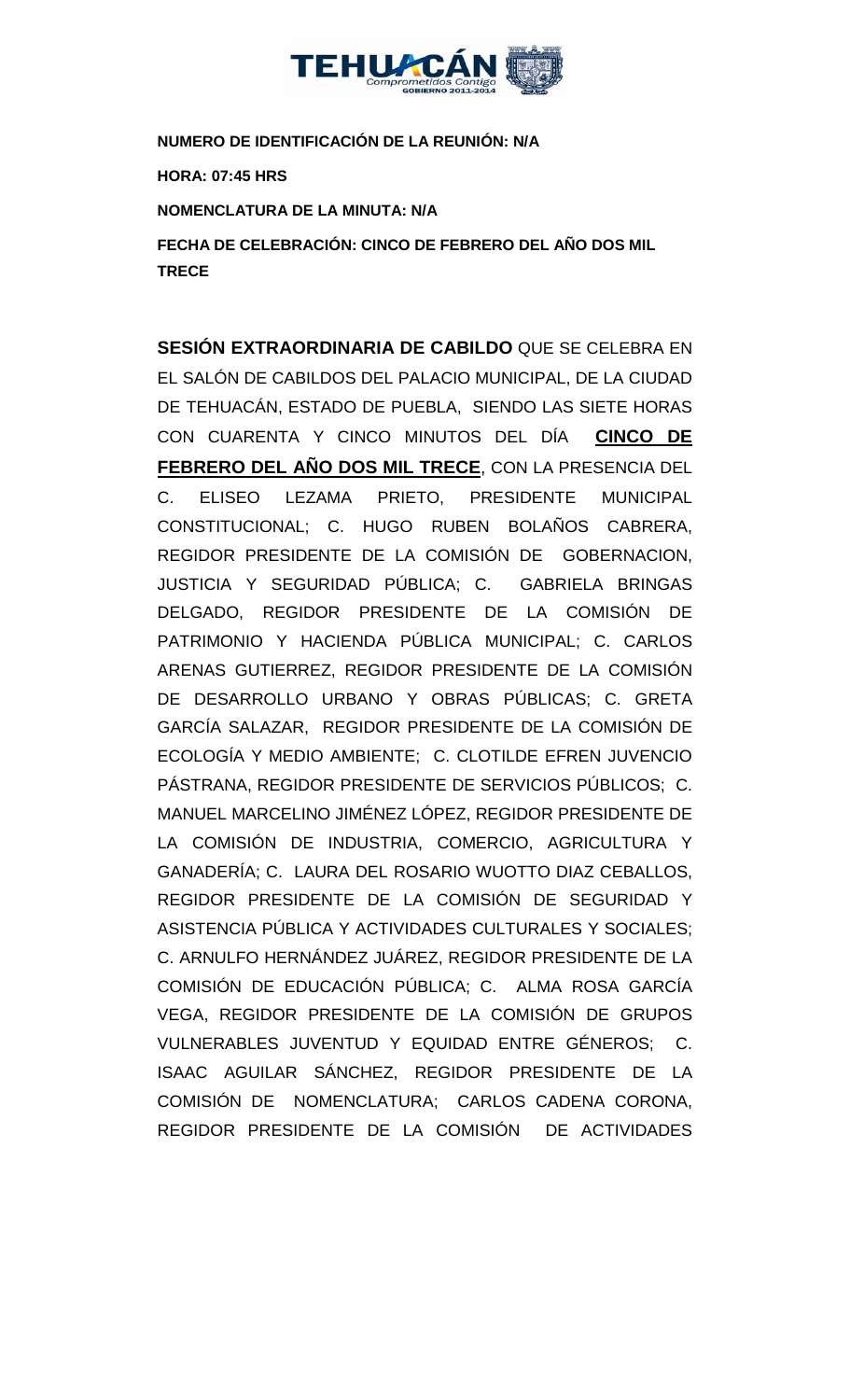DEPORTIVAS; C. ENRIQUE BUSTOS FLORES, REGIDOR PRESIDENTE DE LA COMISIÓN DE PATRIMONIO HISTÓRICO; C. LIC. ROBERTO IVÁN LINARES CHÁVEZ, SÍNDICO MUNICIPAL, ASÍ COMO EL C. DR. JOSÉ ORLANDO CUALLO CINTA, SECRETARIO DEL AYUNTAMIENTO QUIEN DA FE.---------------------------------------------

UNA VEZ QUE SE HA PASADO LISTA DE ASISTENCIA SE INFORMA LO SIGUIENTE:

NO SE ENCUENTRA EL C. REGIDOR ISAAC AGUILAR SANCHEZ,

SEÑOR PRESIDENTE LE COMUNICO QUE SE ENCUENTRAN 13 DE LOS MIEMBROS DEL CABILDO, POR LO ANTERIOR SE DECLARA EL QUÓRUM LEGAL PARA CONTINUAR CON LA PRESENTE SESIÓN DE CABILDO.

EL C. DR. JOSÉ ORLANDO CUALLO CINTA, PROCEDE A DAR LECTURA AL ORDEN DEL DÍA, MISMA QUE CONTIENE LOS SIGUIENTES PUNTOS:

### **1.- APERTURA DE LA SESIÓN**

**2.- LISTA DE ASISTENCIA**

**3.- DECLARATORIA DEL QUÓRUM**

**4.- LECTURA Y FIRMA DEL ACTA ANTERIOR**

#### **5.- COMISIÓN DE DESARROLLO URBANO Y OBRAS PÚBLICAS.**

- ANÁLISIS, DISCUSIÓN Y EN SU CASO APROBACIÓN DEL DICTAMEN QUE CONTIENE "LICENCIA DE USO DE SUELO PARA RESTAURANTE O MARISQUERIA CON VENTA DE BEBIDAS ALCOHOLICAS CON LOS ALIMENTOS", PARA EL PREDIO UBICADO EN AVENIDA INDEPENDENCIA PONIENTE NUM. 625, PERTENECIENTE AL FRACCIONAMIENTO ARCADIA, A SOLICITUD DEL ARQ. MIGUEL ANGEL FERNANDEZ IZAGUIRRE.
- ANÁLISIS, DISCUSIÓN Y EN SU CASO APROBACION DEL DICTAMEN QUE CONTIENE "LICENCIA DE USO DE SUELO PARA RESTAURANTE O MARISQUERIA CON VENTA DE BEBIDAS ALCOHOLICAS CON LOS ALIMENTOS", PARA EL PREDIO UBICADO EN CALLE 2 SUR NUM. 208, A SOLICITUD DE LA C. ANDREA LYDIA MENDEZ VIVEROS.
- ANÁLISIS, DISCUSIÓN Y EN SU CASO APROBACION DEL DICTAMEN QUE CONTIENE "AUTORIZACIÓN DE LA LOTIFICACION DEL FRACCIONAMIENTO HABITACIONAL DE TIPO INTERES SOCIAL EN REGIMEN DE PROPIEDAD Y CONDOMINIO, DENOMINADO VALLE DE LUZ, PROPIEDAD DE ALANJO CONSTRUCCIONES, S.A. DE C.V.

CLAUSURA

PASAMOS AL PUNTO DE LECTURA Y FIRMA DE ACTA DE LA SESIÓN ANTERIOR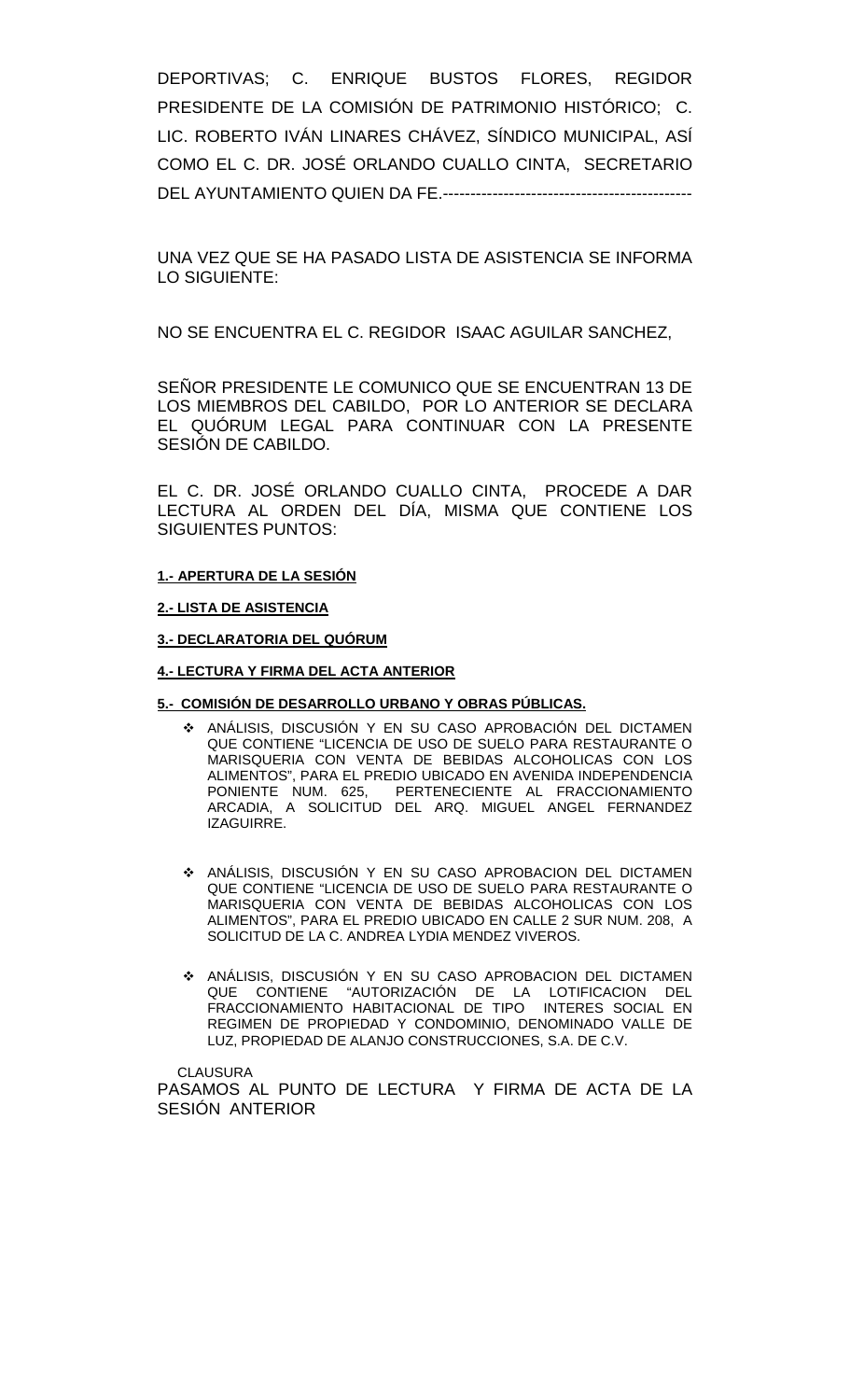EN ESTOS MOMENTOS EL DR. ORLANDO CUALLO CINTA, PROCEDE A DAR LECTURA AL ACTA ANTERIOR UNA VEZ TERMINADA LA LECTURA SE PROCEDE A PASAR A LOS REGIDORES PARA SU FIRMA CORRESPONDIENTE.

**COMISIÓN DE DESARROLLO URBANO Y OBRAS PÚBLICAS.- ANÁLISIS, DISCUSIÓN Y EN SU CASO APROBACION DEL DICTAMEN QUE CONTIENE "LICENCIA DE USO DE SUELO PARA RESTAURANTE O MARISQUERÍA CON VENTA DE BEBIDAS ALCOHÓLICAS CON LOS ALIMENTOS", PARA EL PREDIO UBICADO EN AVENIDA INDEPENDENCIA PONIENTE NUM. 625, PERTENECIENTE AL FRACCIONAMIENTO ARCADIA, A SOLICITUD DEL ARQ. MIGUEL ANGEL FERNÁNDEZ IZAGUIRRE.**

SEÑOR REGIDOR TIENE USTED EL USO DE LA PALABRA.

EL C. CARLOS ARENAS GUTIERREZ, PROCEDE A DAR LECTURA AL DICTAMEN CORRESPONDIENTE, MISMO QUE A LA LETRA DICE:

### **"…HONORABLE CUERPO EDILICIO DEL AYUNTAMIENTO DE TEHUACÁN, PUEBLA**.

LOS SUSCRITOS ARQ. CARLOS ARENAS GUTIÉRREZ REGIDOR PRESIDENTE, C. GRETA GARCÍA SALAZAR Y C.P. GABRIELA BRINGAS DELGADO, TODOS REGIDORES MIEMBROS DE LA **COMISIÓN DE DESARROLLO URBANO Y OBRAS PÚBLICAS** EN USO DE LAS FACULTADES QUE SE NOS CONFIERE EN TÉRMINOS DE LO QUE DISPONEN LOS ARTÍCULOS **92** FRACCIONES **I, IV, 94, 96** FRACCIÓN **III** Y **98** DE LA LEY ORGÁNICA MUNICIPAL; TOMANDO EN CUENTA LOS ARGUMENTOS DE HECHO Y DE DERECHO QUE EN EL PRESENTE SE VIERTEN, SOMETEMOS A SU CONSIDERACIÓN EL SIGUIENTE DICTAMEN QUE VERSA SOBRE LA *"LICENCIA DE USO DE SUELO PARA RESTAURANTE O MARISQUERÍA CON VENTA DE BEBIDAS ALCOHÓLICAS CON LOS ALIMENTOS", PARA EL PREDIO UBICADO EN AVENIDA INDEPENDENCIA PONIENTE NUMERO SEISCIENTOS VEINTICINCO PERTENECIENTE AL FRACCIONAMIENTO ARCADIA, A SOLICITUD DEL ARQ. MIGUEL ÁNGEL FERNANDEZ IZAGUIRRE,*  BASÁNDONOS EN LOS SIGUIENTES:

## **A N T E C E D E N T E S**

**PRIMERO.-** QUE CON FECHA DIECISÉIS DE NOVIEMBRE DE DOS MIL DOCE**,** LA DIRECCIÓN DE DESARROLLO URBANO DE ESTE HONORABLE AYUNTAMIENTO MUNICIPAL DE TEHUACÁN, PUEBLA. MEDIANTE EL OFICIO NUMERO CUATRO MIL SEISCIENTOS CINCUENTA Y OCHO. RECIBIÓ LA **SOLICITUD** DEL EL ARQ. MIGUEL ÁNGEL FERNÁNDEZ IZAGUIRRE, REFERENTE AL OTORGAMIENTO DE LA **LICENCIA DE USO DE SUELO PARA**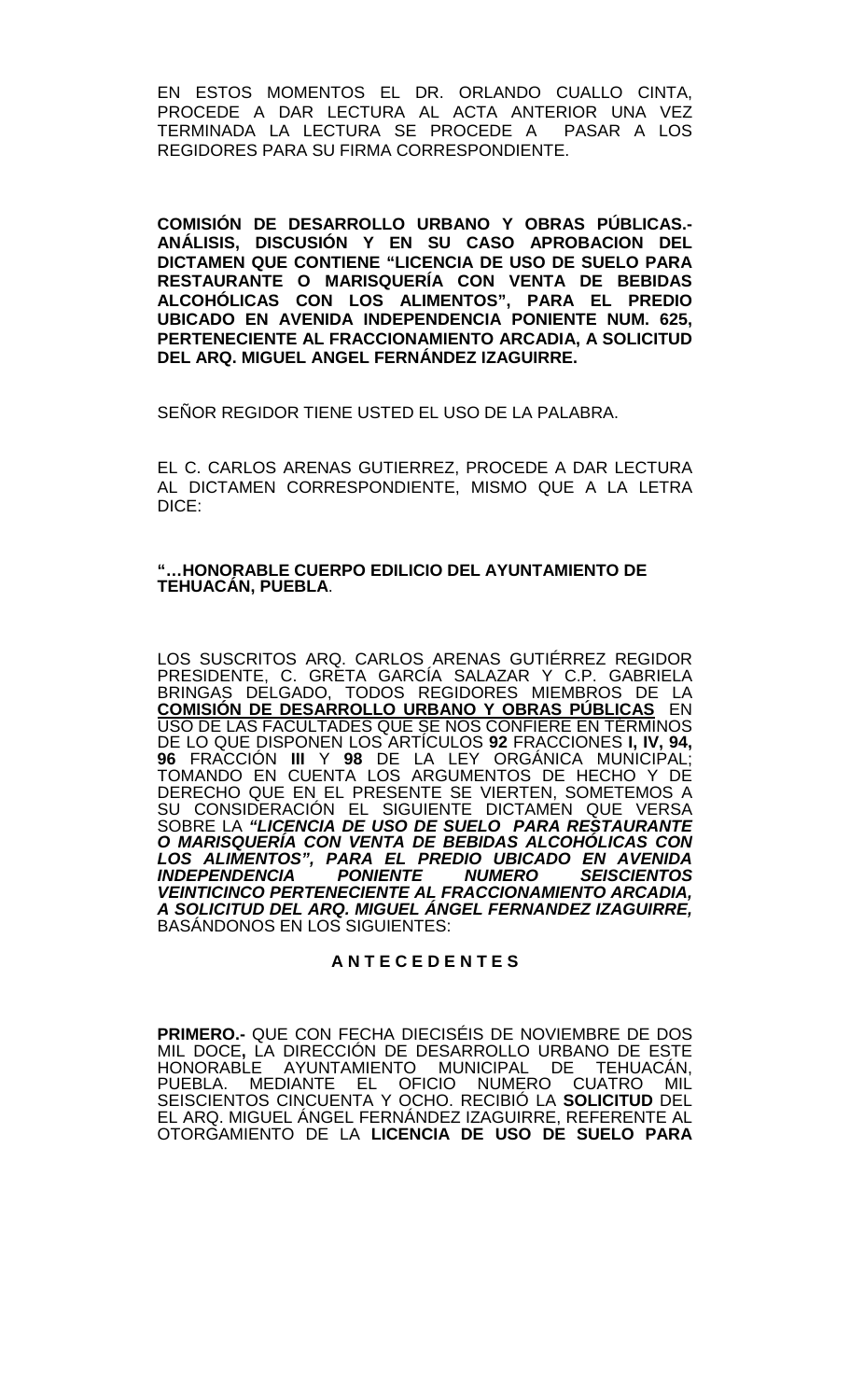**RESTAURANTE O MARISQUERÍA CON VENTA DE BEBIDAS ALCOHÓLICAS CON LOS ALIMENTOS**, PARA EL INMUEBLE UBICADO EN AVENIDA INDEPENDENCIA PONIENTE NUMERO SEISCIENTOS VEINTICINCO PERTENECIENTE AL FRACCIONAMIENTO ARCADIA, CON UNA ÁREA DE OCUPACIÓN DE SETENTA METROS CUADRÁDOS.

**SEGUNDO.-** QUE CON FECHA VEINTE DE NOVIEMBRE DE DOS MIL DOCE, **LA DIRECCIÓN DE DESARROLLO URBANO** DE ESTE HONORABLE AYUNTAMIENTO MUNICIPAL DE TEHUACÁN, PUEBLA, MEDIANTE OFICIO NUMERO DOS MIL CIENTO OCHENTA Y NUEVE. **DIO RESPUESTA** A LA SOLICITUD CON FOLIO CUATRO MIL SEISCIENTOS CINCUENTA Y OCHO A NOMBRE DEL ARQ. MIGUEL ÁNGEL FERNÁNDEZ IZAGUIRRE, INFORMANDO QUE SU EXPEDIENTE **NO CONTABA CON LA DOCUMENTACIÓN NECESARIA** PARA PODER SER TOMADO EN CONSIDERACIÓN, HACIÉNDOLO CONOCEDOR DE LOS REQUISITOS FALTANTES Y DE IGUAL FORMA DEVOLVIENDOLE EN EL ACTO, LOS DOCUMENTOS PRESENTADOS.

**TERCERO.-** QUE CON FECHA DIECISÉIS DE ENERO DE DOS MIL TRECE**,** EN SEGUIMIENTO A LA RESPUESTA EMITIDA POR ESTA DIRECCIÓN EL ARQ. MIGUEL ÁNGEL FERNÁNDEZ IZAGUIRRE, INGRESO NUEVAMENTE SU SOLICITUD MEDIANTE EL OFICIO NUMERO DOSCIENTOS TREINTA Y UNO, **ANEXANDO LA DOCUMENTACIÓN SOLICITADA.**

## **C O N S I D E R A N D O**

**I.-** QUE ES OBLIGACIÓN DE ESTE HONORABLE AYUNTAMIENTO EN TÉRMINOS DE LO QUE DISPONEN LOS ARTÍCULOS **102, 103** Y **105** DE LA CONSTITUCIÓN POLÍTICA DEL ESTADO LIBRE Y SOBERANO DE PUEBLA, CUMPLIR Y HACER CUMPLIR LA CONSTITUCIÓN, LEYES Y REGLAMENTOS SECUNDARIOS QUE EMANEN DEL PACTO FEDERAL; ELLO EN ESTRICTO APEGO Y CONCORDANCIA EN LO DISPUESTO POR EL ARTÍCULO **115**  FRACCIÓN **V** DE LA PROPIA CONSTITUCIÓN POLÍTICA DE LOS ESTADOS UNIDOS MEXICANOS.

**II.-** QUE EN TÉRMINOS DE LO DISPUESTO POR LOS ARTICULOS **9**  FRACCIONES **I, III, X , XV,** Y PÁRRAFO ÚLTIMO DE LA LEY GENERAL DE ASENTAMIENTOS HUMANOS Y **78** FRACCIONES **XXXIX**, **XLI** DE LA LEY ORGÁNICA MUNICIPAL DEL ESTADO DE PUEBLA, CORRESPONDE A ESTE MUNICIPIO EN EL ÁMBITO DE SU JURISDICCIÓN ENTRE OTROS, EL ADMINISTRAR LOS PLANES O PROGRAMAS DE DESARROLLO URBANO, DE CENTROS DE POBLACIÓN, ASÍ COMO EXPEDIR LAS AUTORIZACIONES, LICENCIAS O PERMISOS DE USO DE SUELO; EJERCIENDO SUS ATRIBUCIONES EN MATERIA DE DESARROLLO URBANO A TRAVÉS DE LOS CABILDOS DE LOS AYUNTAMIENTOS O CON EL CONTROL Y EVALUACIÓN DE ESTOS.

**III.-** QUE EL ARTÍCULO **92** EN SUS FRACCIONES **III, IV**, Y **V** DE LA LEY ORGÁNICA MUNICIPAL DEL ESTADO DE PUEBLA; ESTABLECE QUE SON FACULTADES Y OBLIGACIONES DE LOS REGIDORES DELIBERAR Y DECIDIR SOBRE LOS ASUNTOS QUE LE COMPETEN AL AYUNTAMIENTO, FORMAR PARTE DE LAS COMISIONES PARA LAS QUE FUEREN DESIGNADOS POR ÉSTE Y DICTAMINAR E INFORMAR SOBRE LOS ASUNTOS QUE SE LES ENCOMIENDE; DISPOSICIÓN QUE SE ARTICULA CON EL ARTICULO **96** FRACCIÓN **III** DE ESA PROPIA LEY, LA QUE ESTABLECE QUE DENTRO DE LAS COMISIONES PERMANENTES DE REGIDORES SE ENCUENTRAN LAS DE DESARROLLO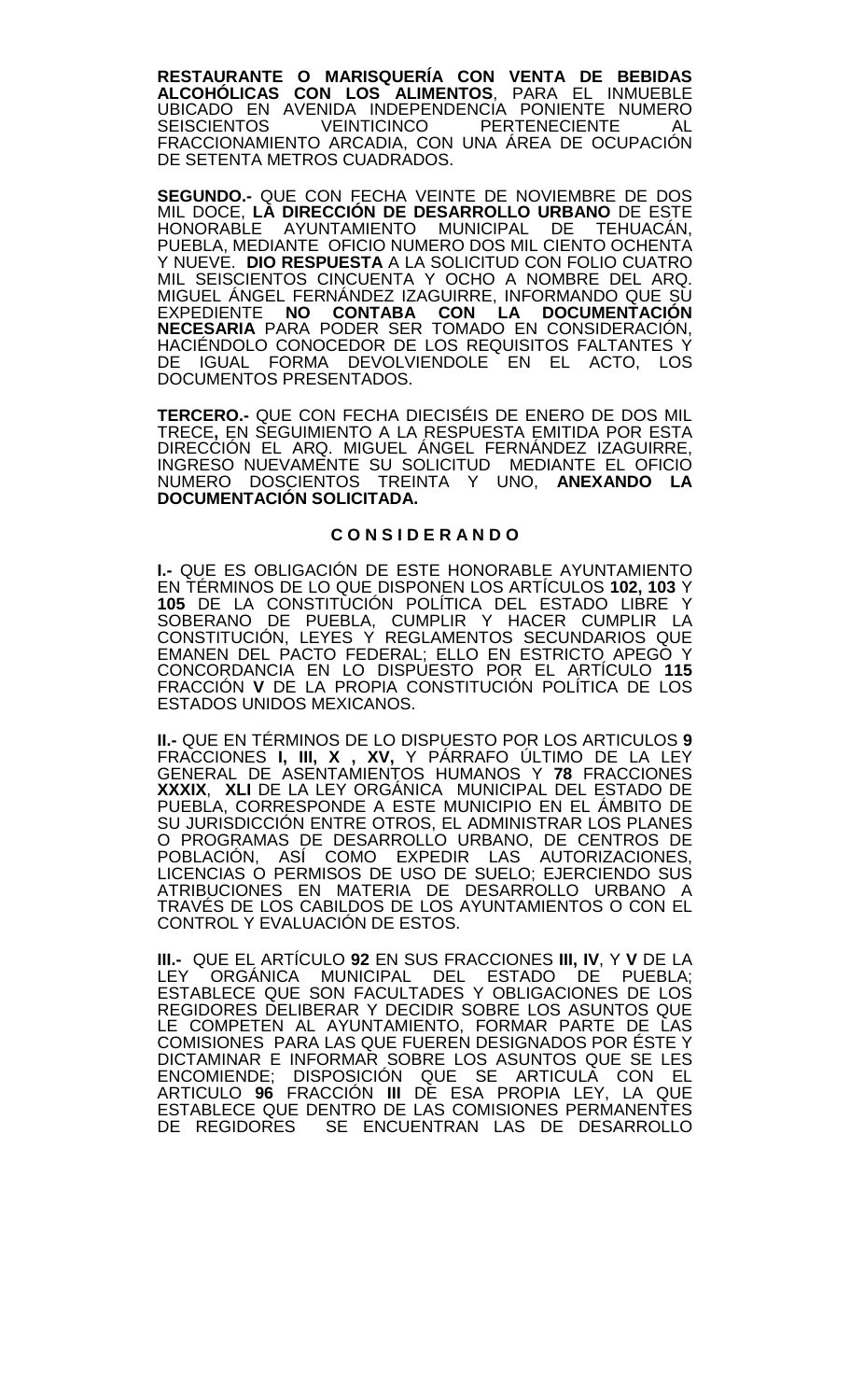URBANO Y OBRAS PÚBLICAS, MISMAS DE LAS QUE FORMAMOS PARTE LOS SUSCRITOS Y QUE DEBERÁ ANALIZAR, DISCUTIR Y PROPONER SOBRE LOS ASUNTOS COMPRENDIDOS EN ESAS MATERIAS.

**IV.-** Q U E LA DIRECCIÓN DE DESARROLLO URBANO, EN TERMINOS DE LAS FACULTADES QUE LE CONFIERE EL NUMERAL 18 DEL REGLAMENTO DE CONSTRUCCIONES DE ESTA CIUDAD, DE TEHUACÁN, PUEBLA; APEGÁNDOSE PARA ELLO EN LOS LINEAMIENTOS QUE EN MATERIA DE DESARROLLO URBANO RIGEN EN EL MUNICIPIO, ANALIZÓ EL EXPEDIENTE AFECTO A LA CAUSA, ENCONTRANDO QUE POR CUANTO HACE ÚNICA Y EXCLUSIVAMENTE AL **USO DE SUELO** CON GIRO COMERCIAL PRETENDIDO PARA LA INSTALACION Y FUNCIONAMIENTO DE **RESTAURANTE O MARISQUERÍA CON VENTA DE BEBIDAS ALCOHÓLICAS**, **ES FACTIBLE** , CONFORME CON LO CONTENIDO EN LA TABLA DE COMPATIBILIDAD DE USOS Y DESTINOS DEL PROGRAMA DE DESARROLLO URBANO SUSTENTABLE DEL CENTRO DE POBLACIÓN DE ESTA CIUDAD, ACTUALIZACIÓN DOS MIL ONCE, EN VIGENCIA; TODA VEZ QUE EL INMUEBLE UBICADO EN *AVENIDA INDEPENDENCIA PONIENTE NUMERO*  SEISCIENTOS VEINTICINCO PERTENECIENTE AL<br>FRACCIONAMIENTO ARCADIA, SE LOCALIZA EN UNA *FRACCIONAMIENTO ARCADIA*, SE LOCALIZA EN UNA ZONIFICACIÓN PRIMARIA DENTRO DEL AREA URBANA ACTUAL, ZONIFICACIÓN SECUNDARIA (H2) ES DECIR HABITACIONAL MEDIA, CON POLÍTICA DE CONSERVACIÓN Y MEJORAMIENTO Y DE ACUERDO AL APROVECHAMIENTO QUE SE PRETENDE, **DEBERÁ CUMPLIRSE** CON LO ESTABLECIDO EN LOS SIGUIENTES LINEAMIENTOS:

1.- REGLAMENTO DE CONSTRUCCIONES PARA EL MUNICIPIO DE TEHUACAN, PUEBLA, CON ESPECIAL ATENCIÓN A LAS CON ESPECIAL ATENCIÓN A LAS SIGUIENTES DISPOSICIONES:

A).- SERVICIOS SANITARIOS QUE SE REQUIERAN.

B).- LAS CONEXIONES ELÉCTRICAS DEBERÁN SER REVISADAS COMO MÍNIMO UNA VEZ AL AÑO, PARA EVITAR **SOBRECARGAS** 

C).-CONDICIONES DE SEGURIDAD EN INSTALACIÓN DE GAS L.P.

D).- PARA TODA OBRA DE REMODELACIÓN,<br>INFRAESTRUCTURA, Y COLOCACIÓN DE ANUNCIOS, DEBERÁ CONTAR CON LICENCIA DE LA DIRECCIÓN DE DESARROLLO URBANO.

E).- NO SE PERMITIRÁ LA EXHIBICIÓN O VENTA DE SU PRODUCTO EN LA VÍA PÚBLICA.

2.- REGLAMENTO PARA EL MEJORAMIENTO Y PROTECCIÓN DE LA IMAGEN URBANA DE TEHUACAN, PUEBLA.

3.- NORMATIVIDAD EN MATERIA DE SEGURIDAD E HIGIENE, EMITIDA POR LA SECRETARÍA DEL TRABAJO Y PREVISIÓN SOCIAL (S.T.P.S), ASÍ COMO DE LA SECRETARIA DE SALUD.

4.- REGLAMENTO MUNICIPAL DE PROTECCIÓN AMBIENTAL PARA EL MUNICIPIO DE TEHUACAN, PUEBLA.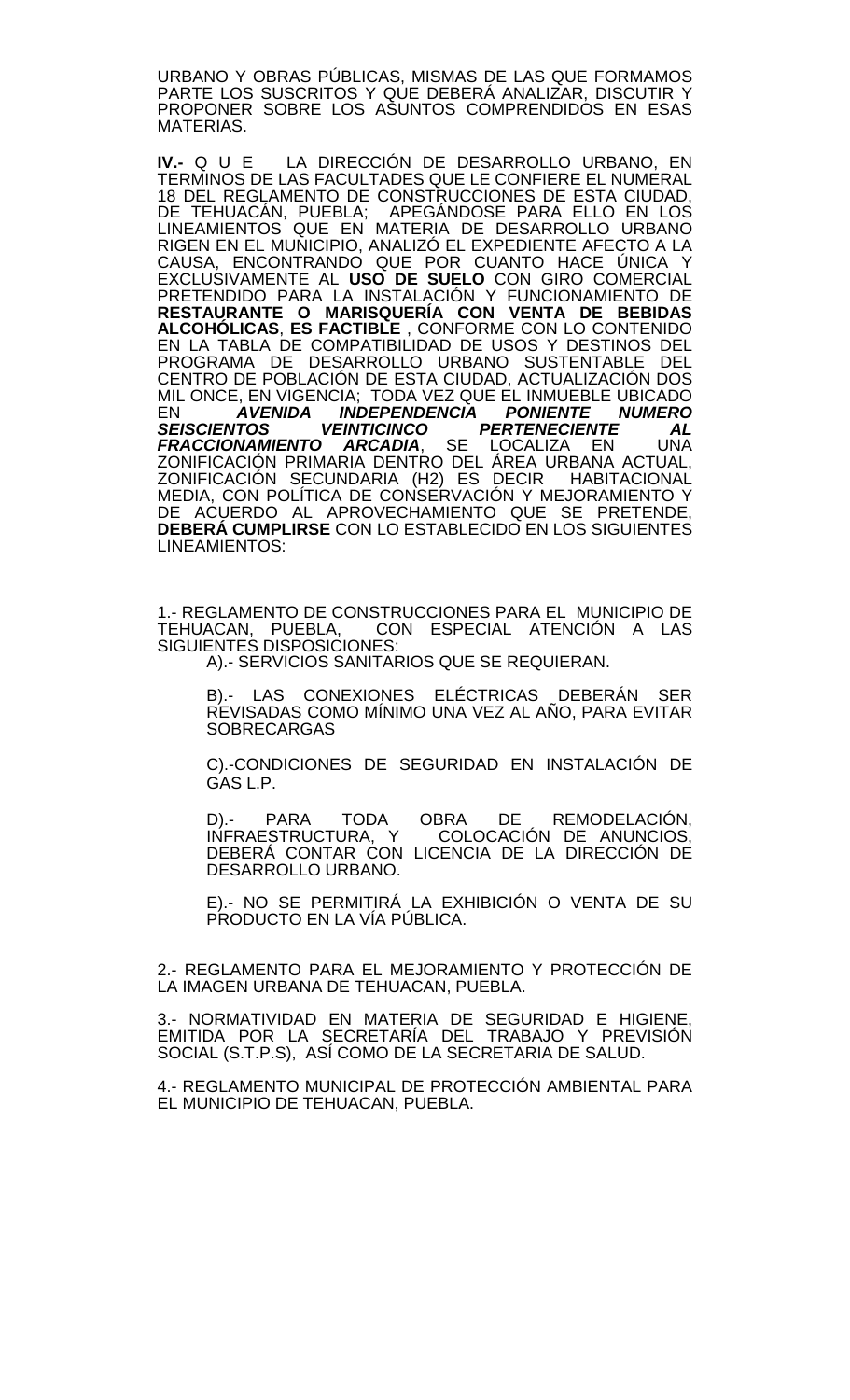5.-RESPETAR NOM-081-ECOL-1994, QUE ESTABLECE LOS LIMITES MAXIMOS PERMISIBLES DE EMISION DE RUIDO.

TOMANDO EN CUENTA LAS SIGUIENTES ENCOMIENDAS

6.- DEBERA CONTAR CON LA LICENCIA DE FUNCIONAMIENTO Y CÉDULA DE EMPADRONAMIENTO ACTUALIZADAS.

7.- RESPETAR LAS MEDIDAS DE PREVENÇION Y COMBATE A CONTINGENCIAS, QUE SENALE\_LA DIRECCIÓN DE\_PROTECCIÓN CIVIL DE ESTE MUNICIPIO. CON ESPECIAL ATENCIÓN A LA SIGUIENTE DISPOSICIÓN:

A).- LAS SALIDAS DE EMERGENCIA DEBERÁN ESTAR DISTRIBUIDAS EN LUGAR, NÚMERO Y TAMAÑO SUFICIENTE, DE ACUERDO A LA CAPACIDAD DEL LUGAR, PARA QUE ESTE PUEDA SER DESALOJADO TOTALMENTE EN 3 MINUTOS.

8.- DEBERÁ CONTAR CON UN CONVENIO CON EL ORGANISMO OPERADOR DE LOS SERVICIOS DE LIMPIA DE TEHUACAN (OOSELITE) PARA LA DISPOSICIÓN ADECUADA DE LOS RESIDUOS SÓLIDOS MUNICIPALES.

9.- TENER LA FACTIBILIDAD DE CONSUMO DE AGUA POTABLE Y PERMISO DE DESCARGA, EMITIDA POR EL ORGANISMO OPERADOR DEL SERVICIO DE AGUA POTABLE Y ALCANTARILLADO DE TEHUACAN (OOSAPAT)

10.- SUFICIENTE VENTILACION NATURAL Y/O ARTIFICIAL, NO SE PERMITIRAN CONCENTRACIONES DE BIOXIDO DE CARBONO MAYORES A 500 PARTES POR MILLON.

11.- CON AREA DE ESTACIONAMIENTO EN CASO DE NO CONTAR CON EL SERVICIO DEBERA REALIZAR CONTRATO CON EL ESTACIONAMIENTO MAS CERCANO PARA PRESTAR DICHO SERVICIO.

12.- NO SE PODRÁ DAR NINGÚN OTRO GIRO MÁS QUE EL ESPECIFICADO EN EL PRESENTE ACUERDO.

13.- Y LAS DEMÁS QUE CONFORME A LA REGLAMENTACIÓN URBANA SEAN NECESARIAS.

ES PRECISO DESTACAR QUE DE AUTORIZARSE LO SOLICITADO, ESTA CONSTANCIA NO ES DEFINITIVA Y NO CREA NINGÚN DERECHO REAL O ACCESORIO, QUEDANDO ENTENDIDO QUE DE EXISTIR MOLESTIAS Y/O DESACUERDO POR PARTE DE VECINOS, SE IMPONDRAN LAS MEDIDAS QUE EL INTERES SOCIAL ASI DETERMINE, RESULTANDO PROCEDENTE LA CANCELACIÓN DEL USO DE SUELO RESPECTIVO. ASÍ MISMO, SE HACE EL APERCIBIMIENTO QUE EN CASO DE NO CUMPLIR CON LAS CONDICIONANTES ESTABLECIDAS, LA CONSTANCIA DE USO DE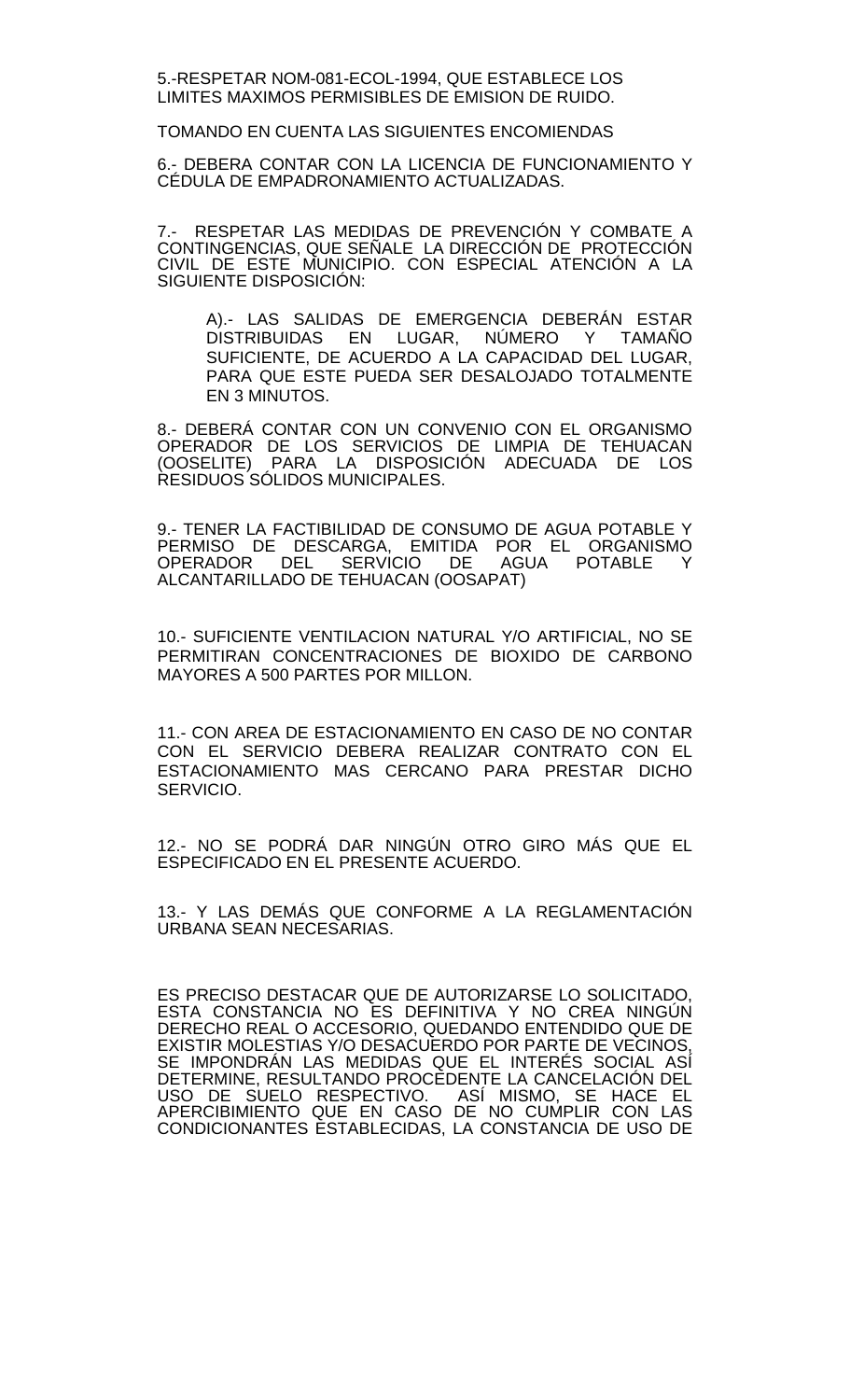SUELO NO PODRÁ SER RENOVADA NI PRORROGADA, HACIÉNDOSE ACREEDORES LOS PARTICULARES A LAS SANCIONES PERTINENTES Y/O CANCELACIÓN DE LA CONSTANCIA EXPEDIDA.

**V**.- QUE EL ARTÍCULO 18 DEL REGLAMENTO DE CONSTRUCCIONES DEL MUNICIPIO DE TEHUACÁN, PUEBLA; DISPONE ADEMÁS, QUE ES FACULTAD DISCRECIONAL DE LA DIRECCIÓN DE DESARROLLO URBANO, FIJAR LA VIGENCIA DE LAS CONSTANCIAS DE USO DE SUELO; EN ESE CONTEXTO, ES DE PRECISAR QUE EN CASO PROCEDENTE, SE DEBERÁ FIJAR EN LA CONSTANCIA RESPECTIVA DE *"LICENCIA DE USO DE SUELO PARA RESTAURANTE O MARISQUERÍA CON VENTA DE BEBIDAS ALCOHÓLICAS CON LOS ALIMENTOS", TENIENDO UNA VI*GENCIA DE *6 MESES*, PARA EL INMUEBLE UBICADO EN *AVENIDA INDEPENDENCIA PONIENTE NUMERO SEISCIENTOS VEINTICINCO PERTENECIENTE AL FRACCIONAMIENTO ARCADIA* POR LO ANTES EXPUESTO EN LOS PUNTOS DE HECHO Y DE DERECHO QUE EN EL CUERPO DEL PRESENTE DICTAMEN SE VIERTEN, EN USO DE LAS FACULTADES CONFERIDAS, SOMETEMOS A CONSIDERACIÓN DE ESTE HONORABLE CUERPO EDILICIO EL SIGUIENTE:

## **D I C T A M E N**

*ÚNICO.- SE APRUEBE EL OTORGAMIENTO Y EXPEDICIÓN DE LICENCIA DE USO DE SUELO, ESPECÍFICAMENTE PARA "RESTAURANTE O MARISQUERÍA CON VENTA DE BEBIDAS ALCOHÓLICAS CON LOS ALIMENTOS", CUYA INSTALACIÓN Y FUNCIONAMIENTO SE PRETENDE EN EL INMUEBLE UBICADO EN AVENIDA INDEPENDENCIA PONIENTE NUMERO SEISCIENTOS VEINTICINCO PERTENECIENTE AL FRACCIONAMIENTO ARCADIA; TODA VEZ QUE TAL Y COMO SE HA PLASMADO EN EL CUERPO DEL PRESENTE DICTAMEN, EL USO PRETENDIDO ES COMPATIBLE CON LA ZONIFICACIÓN DE ACUERDO A LO ESTABLECIDO EN EL PROGRAMA ACTUAL DE DESARROLLO URBANO SUSTENTABLE DEL CENTRO DE POBLACIÓN DE ESTA CIUDAD.***-COMISIÓN DE DESARROLLO URBANO Y OBRAS PÚBLICAS.-TEHUACÁN, PUEBLA A VEINTITRÉS DE ENERO DE DOS MIL TRECE.- ARQ. CARLOS ARENAS GUTIÉRREZ.- REGIDOR PRESIDENTE.- C. GRETA GARCÍA SALAZAR.- REGIDOR MIEMBRO.- C.P. GABRIELA BRINGAS DELGADO.- REGIDOR MIEMBRO.- FIRMAS ILEGIBLES..."**

SEÑOR PRESIDENTE MUNICIPAL, REGIDORES Y SINDICO MUNICIPAL, EN VOTACIÓN SE LES CONSULTA SI SE APRUEBA LA PROPUESTA PRESENTADA EN CUESTIÓN, LOS QUE ESTÉN POR LA AFIRMATIVA SÍRVANSE MANIFESTARLO LEVANTANDO LA MANO.

HABIÉNDOSE ANALIZADO AMPLIAMENTE EL CONTENIDO DEL DICTAMEN DE REFERENCIA, POR MAYORÍA CON 13 VOTOS A FAVOR, POR PARTE DE LOS INTEGRANTES DEL HONORABLE CABILDO, SE DETERMINA EL SIGUIENTE:

### **A C U E R D O**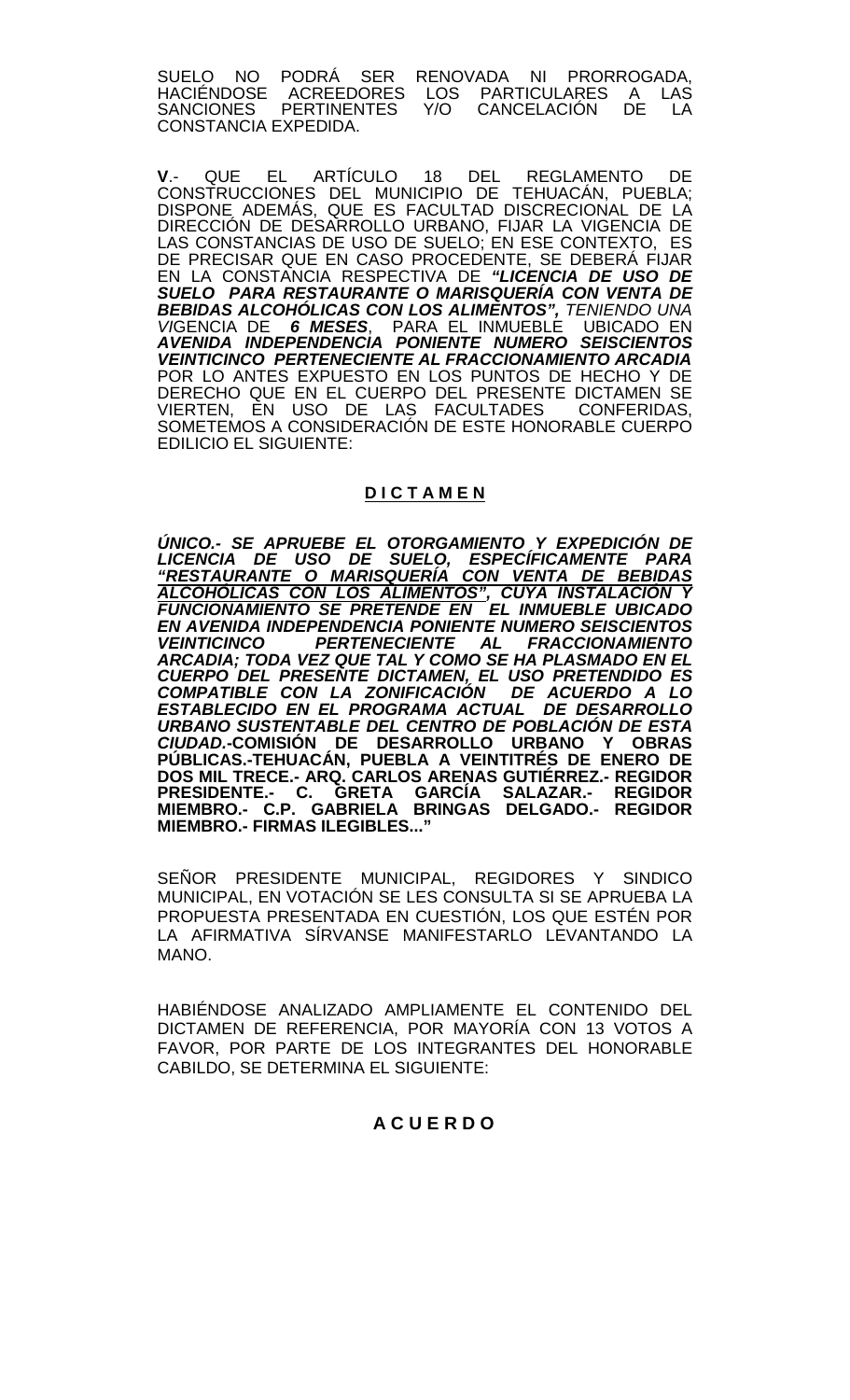**ÚNICO.-** SE REGRESE A LA COMISIÓN PARA QUE SE VERIFIQUE Y CORRIJA EL DOMICILIO DEL LOCAL DONDE SE PRETENDE INSTALAR EL ESTABLECIMIENTO MENCIONADO Y NUEVAMENTE SERA PRESENTADO ANTE UN CABILDO POSTERIOR.

**COMISIÓN DE DESARROLLO URBANO Y OBRAS PÚBLICAS.- ANÁLISIS, DISCUSIÓN Y EN SU CASO APROBACIÓN DEL DICTAMEN QUE CONTIENE "LICENCIA DE USO DE SUELO PARA RESTAURANTE O MARISQUERIA CON VENTA DE BEBIDAS ALCOHÓLICAS CON LOS ALIMENTOS", PARA EL PREDIO UBICADO EN CALLE 2 SUR NUM. 208, A SOLICITUD DE LA C. ANDREA LYDIA MENDEZ** 

SEÑOR REGIDOR TIENE USTED EL USO DE LA PALABRA.

EL C. CARLOS ARENAS GUTIERREZ, PROCEDE A DAR LECTURA AL DICTAMEN CORRESPONDIENTE, MISMO QUE A LA LETRA DICE:

"…HONORABLE CUERPO EDILICIO DEL AYUNTAMIENTO DE TEHUACÁN, PUEBLA.

LOS SUSCRITOS ARQ. CARLOS ARENAS GUTIÉRREZ REGIDOR PRESIDENTE, C. GRETA GARCÍA SALAZAR Y C.P. GABRIELA BRINGAS DELGADO, TODOS REGIDORES MIEMBROS DE LA COMISIÓN DE DESARROLLO URBANO Y OBRAS PÚBLICAS EN USO DE LAS FACULTADES QUE SE NOS CONFIERE EN TÉRMINOS DE LO QUE DISPONEN LOS ARTÍCULOS 92 FRACCIONES I, IV, 94, 96 FRACCIÓN III Y 98 DE LA LEY ORGÁNICA MUNICIPAL; TOMANDO EN CUENTA LOS ARGUMENTOS DE HECHO Y DE DERECHO QUE EN EL PRESENTE SE VIERTEN, SOMETEMOS A SU CONSIDERACIÓN EL SIGUIENTE DICTAMEN QUE VERSA SOBRE LA *"LICENCIA DE USO DE SUELO PARA RESTAURANTE O MARISQUERÍA CON VENTA DE BEBIDAS ALCOHÓLICAS CON LOS ALIMENTOS", PARA EL PREDIO UBICADO EN CALLE DOS SUR NUMERO DOSCIENTOS OCHO DEL CENTRO DE ESTA CIUDAD, CON UNA SUPERFICIE DE CIENTO CATORCE METROS CUADRADOS , A SOLICITUD DE LA C. ANDREA LYDIA MÉNDEZ VIVEROS ,* BASÁNDONOS EN LOS SIGUIENTES:

# A N T E C E D E N T E S

PRIMERO.- QUE CON FECHA TREINTA DE NOVIEMBRE DE DOS MIL DOCE, LA DIRECCIÓN DE DESARROLLO URBANO DE ESTE HONORABLE AYUNTAMIENTO MUNICIPAL DE TEHUACÁN, PUEBLA. MEDIANTE EL OFICIO NUMERO 4792/2012. RECIBIÓ UNA SOLICITUD DE LA C. ANDREA LYDIA MÉNDEZ VIVEROS, REFERENTE AL OTORGAMIENTO DE LICENCIA DE USO DE SUELO PARA RESTAURANT–BAR, EN EL INMUEBLE UBICADO EN CALLE DOS SUR NUMERO DOSCIENTOS OCHO DEL CENTRO DE ESTA CIUDAD*,* CON UNA SUPERFICIE DE CIENTO CATORCE METROS CUADRADOS.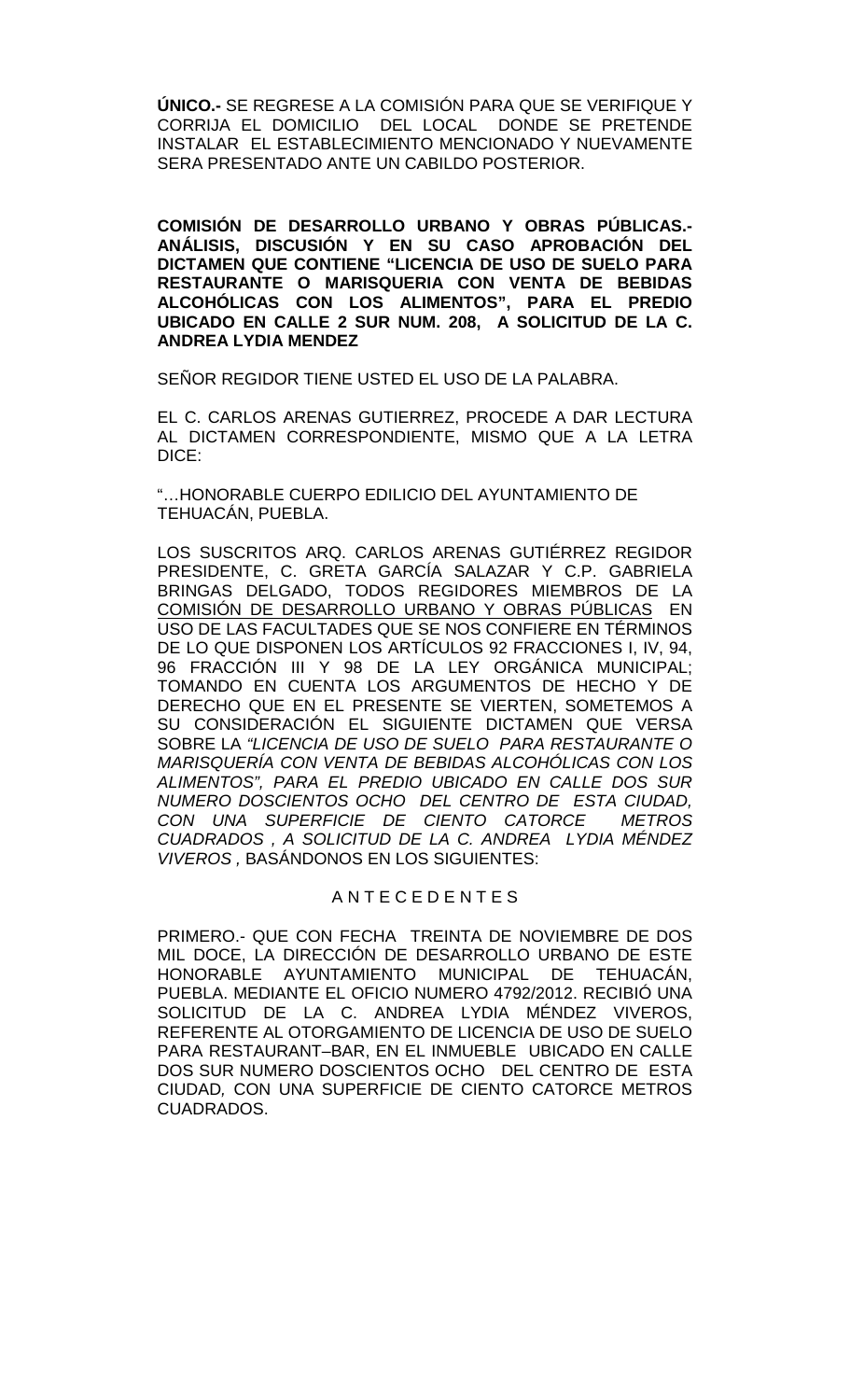SEGUNDO.- QUE CON FECHA TRES DE DICIEMBRE DE DOS MIL DOCE, LA DIRECCIÓN DE DESARROLLO URBANO DE ESTE<br>HONORABLE AYUNTAMIENTO MUNICIPAL DE TEHUACÁN. AYUNTAMIENTO MUNICIPAL DE PUEBLA. EN SEGUIMIENTO AL TRAMITE CON FOLIO NUMERO CUATRO MIL SETECIENTOS NOVENTA Y DOS, MEDIANTE EL OFICIO NUMERO DOS MIL DOSCIENTOS CINCUENTA Y OCHO, DIO RESPUESTA A LA SOLICITUD DE LA C. ANDREA LYDIA MÉNDEZ VIVEROS, INFORMANDO QUE SU EXPEDIENTE NO CONTABA CON TODOS LOS REQUISITOS NECESARIOS PARA PODER SER TOMADO EN CONSIDERACIÓN, HACIENDO LA DEVOLUCIÓN DE LOS DOCUMENTOS PRESENTADOS.

TERCERO.- QUE CON FECHA SEIS DE NOVIEMBRE DE DOS MIL DOCE, LA DIRECCIÓN DE DESARROLLO URBANO DE ESTE HONORABLE AYUNTAMIENTO MUNICIPAL DE TEHUACÁN, PUEBLA. MEDIANTE EL OFICIO NUMERO DOS MIL CIENTO NOVENTA Y OCHO. RECIBIÓ LA SOLICITUD DE LA C. ANDREA LYDIA MÉNDEZ VIVEROS EN RESPUESTA AL OFICIO NUMERO DOS MIL DOCIENTOS CINCUENTA Y OCHO EMITIDA POR ESTA DIRECCIÓN, EN LA CUAL ANEXO LA DOCUMENTACIÓN SOLICITADA, POR LO QUE TODA VEZ QUE DEL ESTUDIO DEL TRAMITE EN TEMA ESTA DIRECCION DETERMINO QUE LA SOLICITUD SERIA FACTIBLE SIEMPRE Y CUANDO EL GIRO OTORGADO SEA COMO RESTAURANT O MARISQUERÍA CON VENTA DE BEBIDAS ALCOHÓLICAS CON LOS ALIMENTOS,

CUARTO.- QUE CON FECHA SIETE DE ENERO DE DOS MIL TRECE, LA DIRECCIÓN DE DESARROLLO URBANO DE ESTE HONORABLE AYUNTAMIENTO MUNICIPAL DE TEHUACÁN, PUEBLA. MEDIANTE EL OFICIO NUMERO VEINTINUEVE, RECIBIÓ LA SOLICITUD DE LA C.. ANDREA LYDIA MÉNDEZ VIVEROS, EXPRESANDO QUE EN SEGUIMIENTO AL TRAMITE CUATRO MIL SETECIENTOS NOVENTA Y DOS EN LA CUAL ORIGINALMENTE SOLICITABA LA LICENCIA DE USO DE SUELO PARA RESTAURANT-BAR FUERA REVOCADA SUSTITUYÉNDOLA POR LA PETICIÓN DE LICENCIA DE USO DE SUELO PARA RESTAURANTE O MARISQUERÍA CON VENTA DE BEBIDAS ALCOHÓLICAS CON LOS ALIMENTOS.

# C O N S I D E R A N D O

I.- QUE ES OBLIGACIÓN DE ESTE HONORABLE AYUNTAMIENTO EN TÉRMINOS DE LO QUE DISPONEN LOS ARTÍCULOS 102, 103 Y 105 DE LA CONSTITUCIÓN POLÍTICA DEL ESTADO LIBRE Y SOBERANO DE PUEBLA, CUMPLIR Y HACER CUMPLIR LA CONSTITUCIÓN, LEYES Y REGLAMENTOS SECUNDARIOS QUE EMANEN DEL PACTO FEDERAL; ELLO EN ESTRICTO APEGO Y CONCORDANCIA EN LO DISPUESTO POR EL ARTÍCULO 115 FRACCIÓN V DE LA PROPIA CONSTITUCIÓN POLÍTICA DE LOS ESTADOS UNIDOS MEXICANOS.

II.- QUE EN TÉRMINOS DE LO DISPUESTO POR LOS ARTICULOS 9 FRACCIONES I, III, X , XV, Y PÁRRAFO ÚLTIMO DE LA LEY GENERAL DE ASENTAMIENTOS HUMANOS Y 78 FRACCIONES XXXIX, XLI DE LA LEY ORGÁNICA MUNICIPAL DEL ESTADO DE PUEBLA CORRESPONDE A ESTE MUNICIPIO EN EL ÁMBITO DE SU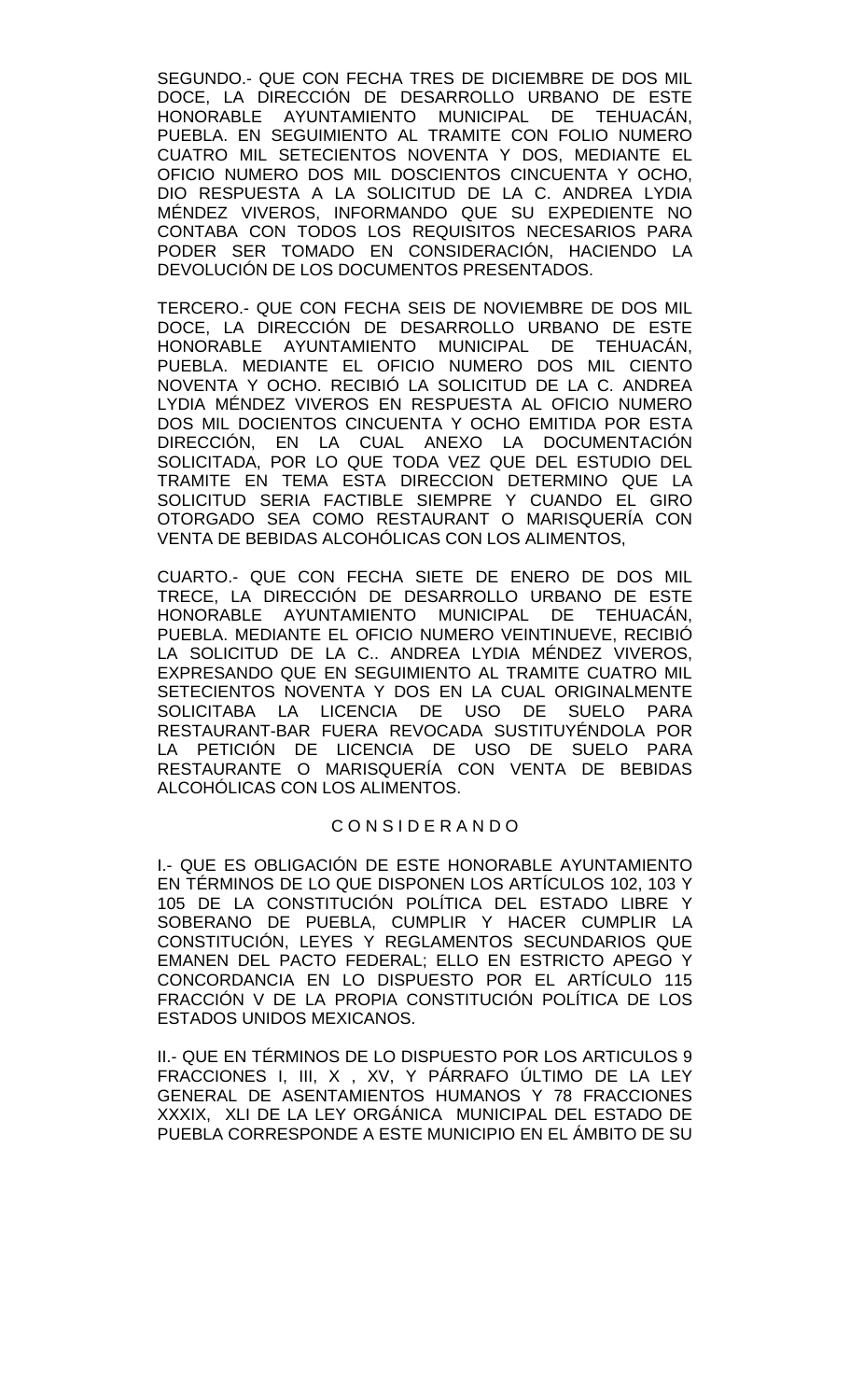JURISDICCIÓN ENTRE OTROS, EL ADMINISTRAR LOS PLANES O PROGRAMAS DE DESARROLLO URBANO, DE CENTROS DE POBLACIÓN, ASÍ COMO EXPEDIR LAS AUTORIZACIONES, LICENCIAS O PERMISOS DE USO DE SUELO; EJERCIENDO SUS ATRIBUCIONES EN MATERIA DE DESARROLLO URBANO A TRAVÉS DE LOS CABILDOS DE LOS AYUNTAMIENTOS O CON EL CONTROL Y EVALUACIÓN DE ESTOS.

III.- QUE EL ARTÍCULO 92 EN SUS FRACCIONES III, IV, Y V DE LA LEY ORGÁNICA MUNICIPAL DEL ESTADO DE PUEBLA; ESTABLECE QUE SON FACULTADES Y OBLIGACIONES DE LOS REGIDORES DELIBERAR Y DECIDIR SOBRE LOS ASUNTOS QUE LE COMPETEN AL AYUNTAMIENTO, FORMAR PARTE DE LAS COMISIONES PARA LAS QUE FUEREN DESIGNADOS POR ÉSTE Y DICTAMINAR E INFORMAR SOBRE LOS ASUNTOS QUE SE LES ENCOMIENDE; DISPOSICIÓN QUE SE ARTICULA CON EL ARTICULO 96 FRACCIÓN III DE ESA PROPIA LEY, LA QUE ESTABLECE QUE DENTRO DE LAS COMISIONES PERMANENTES DE REGIDORES SE ENCUENTRAN LAS DE DESARROLLO URBANO Y OBRAS PÚBLICAS, MISMAS DE LAS QUE FORMAMOS PARTE LOS SUSCRITOS Y QUE DEBERÁ ANALIZAR, DISCUTIR Y PROPONER SOBRE LOS ASUNTOS COMPRENDIDOS EN ESAS MATERIAS.

IV.- Q U E LA DIRECCIÓN DE DESARROLLO URBANO, EN TERMINOS DE LAS FACULTADES QUE LE CONFIERE EL NUMERAL 18 DEL REGLAMENTO DE CONSTRUCCIONES DE ESTA CIUDAD, DE TEHUACÁN, PUEBLA; APEGÁNDOSE PARA ELLO EN LOS LINEAMIENTOS QUE EN MATERIA DE DESARROLLO URBANO RIGEN EN EL MUNICIPIO, ANALIZÓ EL EXPEDIENTE AFECTO A LA CAUSA, ENCONTRANDO QUE POR CUANTO HACE ÚNICA Y EXCLUSIVAMENTE AL USO DE SUELO CON GIRO COMERCIAL PRETENDIDO PARA LA INSTALACIÓN Y FUNCIONAMIENTO DE RESTAURANTE O MARISQUERÍA CON VENTA DE BEBIDAS ALCOHÓLICAS, ES FACTIBLE , CONFORME CON LO CONTENIDO EN LA TABLA DE COMPATIBILIDAD DE USOS Y DESTINOS DEL PROGRAMA DE DESARROLLO URBANO SUSTENTABLE DEL CENTRO DE POBLACIÓN DE ESTA CIUDAD, ACTUALIZACIÓN DOS MIL ONCE, EN VIGENCIA; TODA VEZ QUE EL INMUEBLE UBICADO EN *CALLE DOS SUR NUMERO DOSCIENTOS OCHO DEL CENTRO DE ESTA CIUDAD, CON UNA SUPERFICIE DE CIENTO CATORCE METROS CUADRADOS*, SE LOCALIZA EN UNA ZONIFICACIÓN PRIMARIA DEL ÁREA URBANA ACTUAL, ZONIFICACIÓN SECUNDARIA (CU) ES DECIR CENTRO URBANO, CON POLÍTICA DE CONSERVACIÓN Y MEJORAMIENTO Y DE ACUERDO AL APROVECHAMIENTO QUE SE PRETENDE, DEBERÁ CUMPLIRSE CON LO ESTABLECIDO EN LOS SIGUIENTES LINEAMIENTOS:

1.- REGLAMENTO DE CONSTRUCCIONES PARA EL MUNICIPIO DE TEHUACAN, PUEBLA, CON ESPECIAL ATENCIÓN A LAS SIGUIENTES DISPOSICIONES:

A).- SERVICIOS SANITARIOS QUE SE REQUIERAN.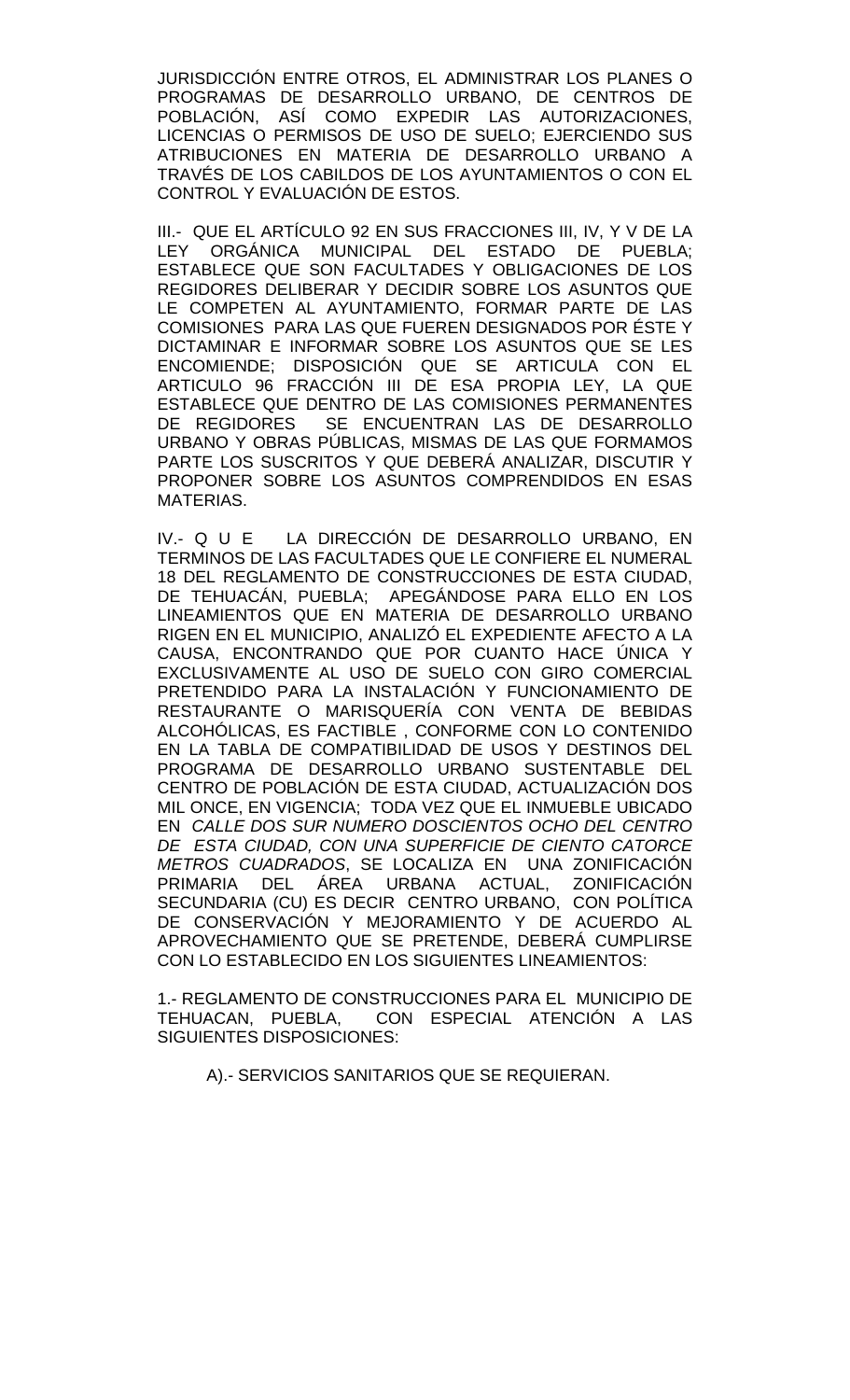B).- LAS CONEXIONES ELÉCTRICAS DEBERÁN SER REVISADAS COMO MÍNIMO UNA VEZ AL AÑO, PARA EVITAR SOBRECARGAS

C).-CONDICIONES DE SEGURIDAD EN INSTALACIÓN DE GAS L.P.

D).- PARA TODA OBRA DE REMODELACIÓN, INFRAESTRUCTURA, Y COLOCACIÓN DE ANUNCIOS, DEBERÁ CONTAR CON LICENCIA DE LA DIRECCIÓN DE DESARROLLO URBANO.

E).- NO SE PERMITIRÁ LA EXHIBICIÓN O VENTA DE SU PRODUCTO EN LA VÍA PÚBLICA.

2.- REGLAMENTO PARA EL MEJORAMIENTO Y PROTECCIÓN DE LA IMAGEN URBANA DE TEHUACAN, PUEBLA.

3.- NORMATIVIDAD EN MATERIA DE SEGURIDAD E HIGIENE, EMITIDA POR LA SECRETARÍA DEL TRABAJO Y PREVISIÓN SOCIAL (S.T.P.S), ASÍ COMO DE LA SECRETARIA DE SALUD.

4.- REGLAMENTO MUNICIPAL DE PROTECCIÓN AMBIENTAL PARA EL MUNICIPIO DE TEHUACAN, PUEBLA.

5.-RESPETAR NOM-081-ECOL-1994, QUE ESTABLECE LOS LIMITES MAXIMOS PERMISIBLES DE EMISION DE RUIDO.

TOMANDO EN CUENTA LAS SIGUIENTES ENCOMIENDAS

6.- DEBERA CONTAR CON LA LICENCIA DE FUNCIONAMIENTO Y CÉDULA DE EMPADRONAMIENTO ACTUALIZADAS.

7.- RESPETAR LAS MEDIDAS DE PREVENCIÓN Y COMBATE A CONTINGENCIAS, QUE SEÑALE LA DIRECCIÓN DE PROTECCIÓN CIVIL DE ESTE MUNICIPIO. CON ESPECIAL ATENCIÓN A LA SIGUIENTE DISPOSICIÓN:

A).- LAS SALIDAS DE EMERGENCIA DEBERÁN ESTAR DISTRIBUIDAS EN LUGAR, NÚMERO Y TAMAÑO SUFICIENTE, DE ACUERDO A LA CAPACIDAD DEL LUGAR, PARA QUE ESTE PUEDA SER DESALOJADO TOTALMENTE EN 3 MINUTOS.

8.- DEBERÁ CONTAR CON UN CONVENIO CON EL ORGANISMO OPERADOR DE LOS SERVICIOS DE LIMPIA DE TEHUACAN (OOSELITE) PARA LA DISPOSICIÓN ADECUADA DE LOS RESIDUOS SÓLIDOS MUNICIPALES.

9.- TENER LA FACTIBILIDAD DE CONSUMO DE AGUA POTABLE Y PERMISO DE DESCARGA, EMITIDA POR EL ORGANISMO OPERADOR DEL SERVICIO DE AGUA POTABLE Y ALCANTARILLADO DE TEHUACAN (OOSAPAT)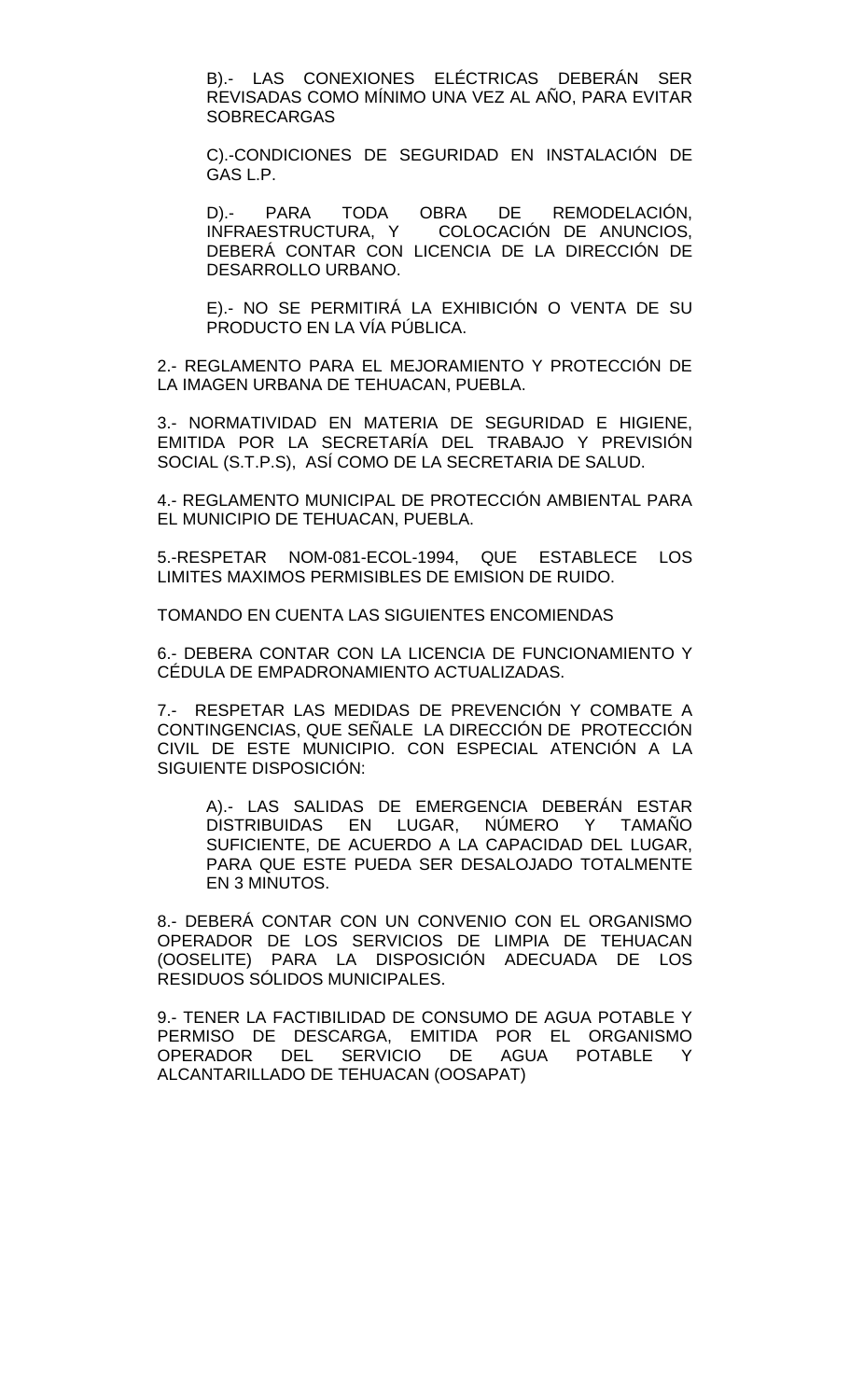10.- SUFICIENTE VENTILACION NATURAL Y/O ARTIFICIAL, NO SE PERMITIRAN CONCENTRACIONES DE BIOXIDO DE CARBONO MAYORES A 500 PARTES POR MILLON.

11.- CON AREA DE ESTACIONAMIENTO EN CASO DE NO CONTAR CON EL SERVICIO DEBERA REALIZAR CONTRATO CON EL ESTACIONAMIENTO MAS CERCANO PARA PRESTAR DICHO SERVICIO.

12.- NO SE PODRÁ DAR NINGÚN OTRO GIRO MÁS QUE EL ESPECIFICADO EN EL PRESENTE ACUERDO.

13.- Y LAS DEMÁS QUE CONFORME A LA REGLAMENTACIÓN URBANA SEAN NECESARIAS.

ES PRECISO DESTACAR QUE DE AUTORIZARSE LO SOLICITADO, ESTA CONSTANCIA NO ES DEFINITIVA Y NO CREA NINGÚN DERECHO REAL O ACCESORIO, QUEDANDO ENTENDIDO QUE DE EXISTIR MOLESTIAS Y/O DESACUERDO POR PARTE DE VECINOS, SE IMPONDRÁN LAS MEDIDAS QUE EL INTERÉS SOCIAL ASÍ DETERMINE, RESULTANDO PROCEDENTE LA CANCELACIÓN DEL USO DE SUELO RESPECTIVO. ASÍ MISMO, SE HACE EL APERCIBIMIENTO QUE EN CASO DE NO CUMPLIR CON LAS CONDICIONANTES ESTABLECIDAS, LA CONSTANCIA DE USO DE SUELO NO PODRÁ SER RENOVADA NI PRORROGADA, HACIÉNDOSE ACREEDORES LOS PARTICULARES A LAS<br>SANCIONES PERTINENTES Y/O CANCELACIÓN DE LA SANCIONES PERTINENTES Y/O CANCELACIÓN CONSTANCIA EXPEDIDA.

V.- QUE EL ARTÍCULO 18 DEL REGLAMENTO DE CONSTRUCCIONES DEL MUNICIPIO DE TEHUACÁN, PUEBLA; DISPONE ADEMÁS, QUE ES FACULTAD DISCRECIONAL DE LA DIRECCIÓN DE DESARROLLO URBANO, FIJAR LA VIGENCIA DE LAS CONSTANCIAS DE USO DE SUELO; EN ESE CONTEXTO, ES DE PRECISAR QUE EN CASO PROCEDENTE, SE DEBERÁ FIJAR EN LA CONSTANCIA RESPECTIVA DE *"LICENCIA DE USO DE SUELO PARA RESTAURANTE O MARISQUERÍA CON VENTA DE BEBIDAS ALCOHÓLICAS CON LOS ALIMENTOS", TENIENDO UNA VI*GENCIA DE *6 MESES*, PARA EL INMUEBLE UBICADO *EN CALLE DOS SUR NUMERO DOSCIENTOS OCHO DEL CENTRO DE ESTA CIUDAD.*

POR LO ANTES EXPUESTO EN LOS PUNTOS DE HECHO Y DE DERECHO QUE EN EL CUERPO DEL PRESENTE DICTAMEN SE VIERTEN, EN USO DE LAS FACULTADES CONFERIDAS, SOMETEMOS A CONSIDERACIÓN DE ESTE HONORABLE CUERPO EDILICIO EL SIGUIENTE:

### D I C T A M E N

*ÚNICO.- SE APRUEBE EL OTORGAMIENTO Y EXPEDICIÓN DE LICENCIA DE USO DE SUELO, ESPECÍFICAMENTE PARA*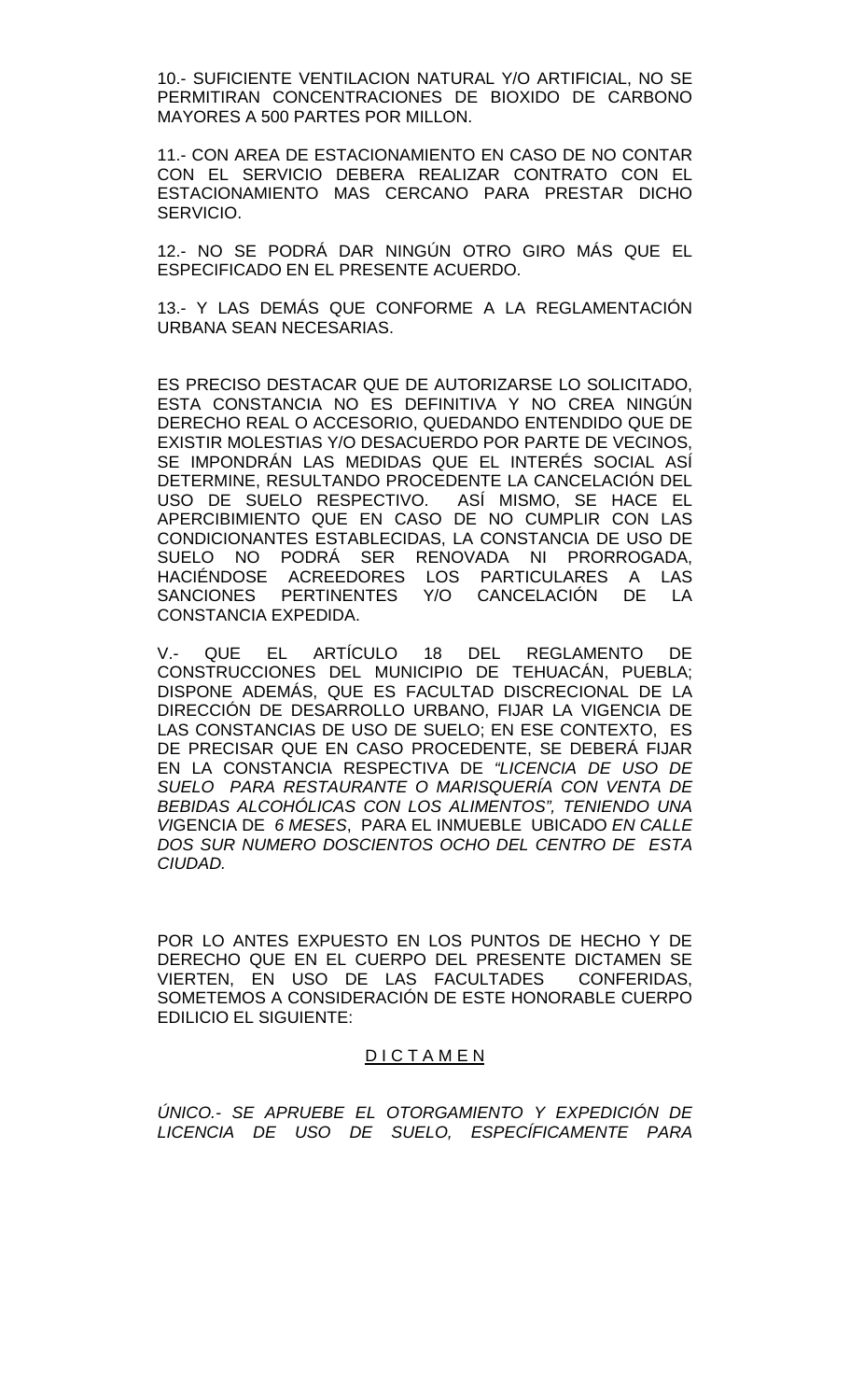*"RESTAURANTE O MARISQUERÍA CON VENTA DE BEBIDAS ALCOHÓLICAS CON LOS ALIMENTOS", CUYA INSTALACIÓN Y FUNCIONAMIENTO SE PRETENDE EN EL INMUEBLE UBICADO EN CALLE DOS SUR NUMERO DOSCIENTOS OCHO DEL CENTRO DE ESTA CIUDAD; TODA VEZ QUE TAL Y COMO SE HA PLASMADO EN EL CUERPO DEL PRESENTE DICTAMEN, EL USO PRETENDIDO ES COMPATIBLE CON LA ZONIFICACIÓN DE ACUERDO A LO ESTABLECIDO EN EL PROGRAMA ACTUAL DE DESARROLLO URBANO SUSTENTABLE DEL CENTRO DE POBLACIÓN DE ESTA CIUDAD.-* COMISIÓN DE DESARROLLO URBANO Y OBRAS PÚBLICAS.- TEHUACÁN, PUEBLA A VEINTITRÉS DE ENERO DE DOS MIL TRECE.- ARQ. CARLOS ARENAS GUTIÉRREZ.- REGIDOR PRESIDENTE.- C. GRETA GARCÍA SALAZAR.-REGIDOR MIEMBRO.- C.P. GABRIELA BRINGAS DELGADO.- REGIDOR MIEMBRO.- FIRMAS ILEGIBLES ..."

SEÑOR PRESIDENTE MUNICIPAL, REGIDORES Y SINDICO MUNICIPAL, EN VOTACIÓN SE LES CONSULTA SI SE APRUEBA LA PROPUESTA PRESENTADA EN CUESTIÓN, LOS QUE ESTÉN POR LA AFIRMATIVA SÍRVANSE MANIFESTARLO LEVANTANDO LA MANO.

EL C. LIC. ROBERTO IVAN LINARES CHÁVEZ, SINDICO MUNICIPAL HACE MENCIÓN DE QUE EL NÚMERO OFICIAL MENCIONADO EN EL DICTAMEN, NO CORRESPONDE AL LUGAR DE REFERENCIA, EN VIRTUD DE QUE A ESA CALLE LE CORRESPONDEN NÚMEROS NONES Y NO PAR COMO LO REFIERE, POR LO QUE PROPONE SEA VERIFICADO Y EN SU CASO CORREGIDO.

HABIÉNDOSE ANALIZADO AMPLIAMENTE EL CONTENIDO DEL DICTAMEN DE REFERENCIA, POR MAYORÍA CON 13 VOTOS A FAVOR, POR PARTE DE LOS INTEGRANTES DEL HONORABLE CABILDO, SE DETERMINA EL SIGUIENTE:

# **A C U E R D O**

**PRIMERO.-** SE APRUEBA LA LICENCIA DE USO DE SUELO, CON LA CONDICION DE QUE SE CORRIJA POR PARTE DE LA DIRECCION DE DESARROLLO URBANO EL NUMERO OFICIAL CORRESPONDIENTE.

**SEGUNDO.-** UNA VEZ QUE HAYA SIDO CORREGIDO EL NUMERO OFICIAL DE REFERENCIA, INFORME A ESTA SECRETARIA PARA QUE EL PRESENTE DICTAMEN SURTA LOS EFECTOS CORRESPONDIENTES Y SE PROCEDA A EL OTORGAMIENTO Y EXPEDICIÓN DE LICENCIA DE USO DE SUELO, ESPECÍFICAMENTE PARA "RESTAURANTE O MARISQUERÍA CON VENTA DE BEBIDAS ALCOHÓLICAS CON LOS ALIMENTOS", CUYA INSTALACIÓN Y FUNCIONAMIENTO SE PRETENDE EN EL INMUEBLE UBICADO EN CALLE DOS SUR NUMERO QUE CORRESPONDA, DEL CENTRO DE ESTA CIUDAD; TODA VEZ QUE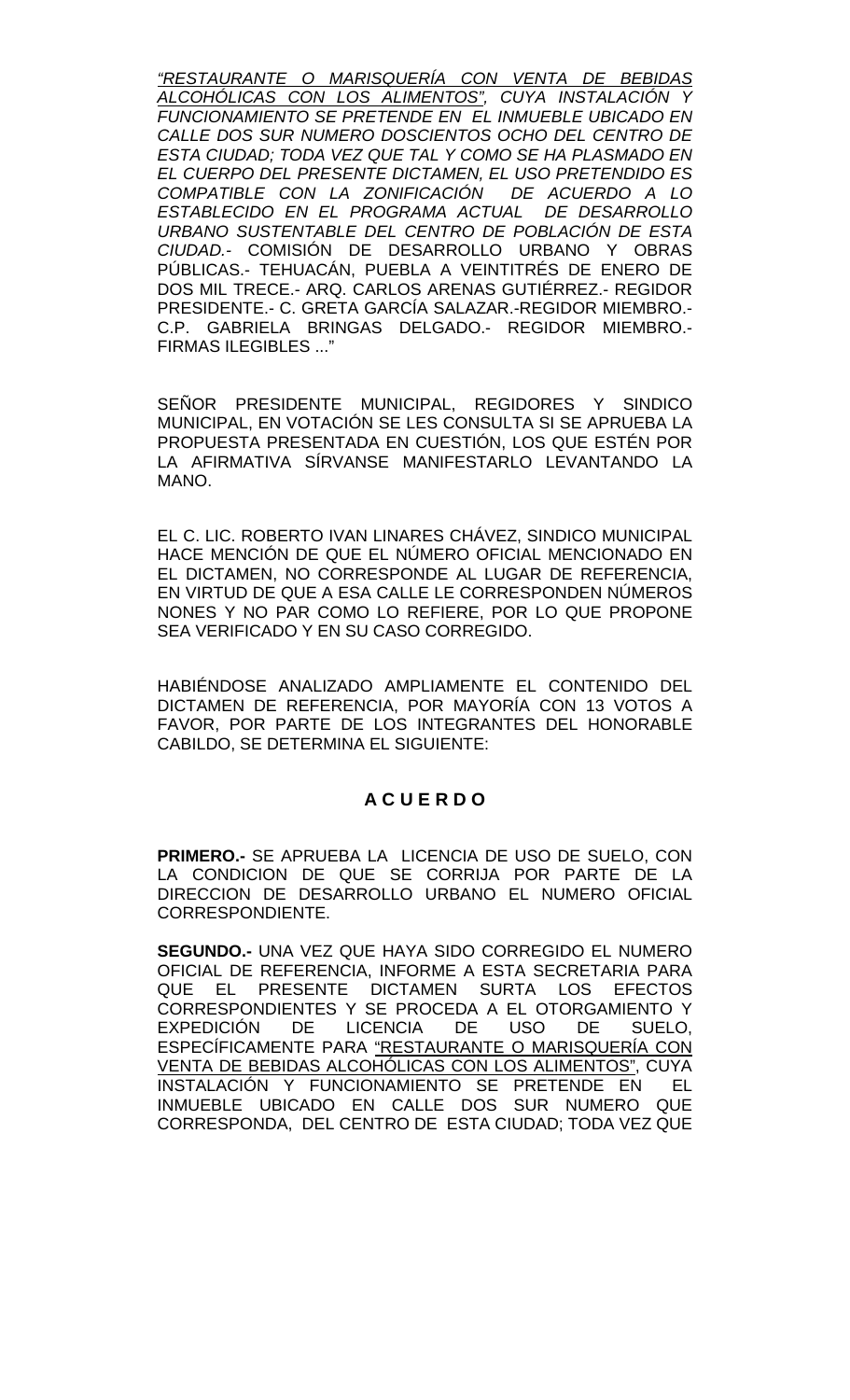TAL Y COMO SE HA PLASMADO EN EL CUERPO DEL PRESENTE DICTAMEN, EL USO PRETENDIDO ES COMPATIBLE CON LA<br>ZONIFICACIÓN DE ACUERDO A LO ESTABLECIDO EN EL DE ACUERDO A LO ESTABLECIDO EN EL PROGRAMA ACTUAL DE DESARROLLO URBANO SUSTENTABLE DEL CENTRO DE POBLACIÓN DE ESTA CIUDAD.-COMISIÓN DE DESARROLLO URBANO Y OBRAS PÚBLICAS.

LO ANTERIOR CON FUNDAMENTO EN LOS DISPOSITIVOS LEGALES INVOCADOS EN EL DICTAMEN DE REFERENCIA.

**COMISIÓN DE DESARROLLO URBANO Y OBRAS PÚBLICAS.- ANÁLISIS, DISCUSIÓN Y EN SU CASO APROBACION DEL DICTAMEN QUE CONTIENE "AUTORIZACIÓN DE LA LOTIFICACIÓN DEL FRACCIONAMIENTO HABITACIONAL DE TIPO INTERES SOCIAL EN REGIMEN DE PROPIEDAD Y CONDOMINIO, DENOMINADO VALLE DE LUZ, PROPIEDAD DE ALANJO CONSTRUCCIONES, S.A. DE C.V.**

SEÑOR REGIDOR TIENE USTED EL USO DE LA PALABRA.

EL C. CARLOS ARENAS GUTIERREZ, PROCEDE A DAR LECTURA AL DICTAMEN CORRESPONDIENTE, MISMO QUE A LA LETRA DICE:

# **"…HONORABLE CUERPO EDILICIO DEL AYUNTAMIENTO DE TEHUACÁN, PUEBLA.**

LOS SUSCRITOS **CARLOS ARENAS GUTIÉRREZ** REGIDOR PRESIDENTE, **GRETA GARCIA SALAZAR** Y **GABRIELA BRINGAS DELGADO**, REGIDORES MIEMBROS DE LA **COMISIÓN DE DESARROLLO URBANO Y OBRAS PÚBLICAS;** EN USO DE LAS FACULTADES QUE SE NOS CONFIEREN EN TÉRMINOS DE LO QUE DISPONEN LOS ARTÍCULOS **92** FRACCIONES **I, IV; 94; 96** FRACCIÓN **III** Y **98** DE LA LEY ORGÁNICA MUNICIPAL; Y TOMANDO EN CONSIDERACIÓN LOS ARGUMENTOS QUE EN EL PRESENTE SE VIERTEN, SOMETEMOS A LA CONSIDERACIÓN DE USTEDES EL PRESENTE DICTAMEN QUE VERSA SOBRE LA **AUTORIZACIÓN DE LA LOTIFICACIÓN DEL FRACCIONAMIENTO HABITACIONAL DE TIPO INTERES SOCIAL EN RÉGIMEN DE PROPIEDAD Y CONDOMINIO, DENOMINADO VALLE DE LUZ, PROPIEDAD DE ALANJO CONSTRUCCIONES S.A. DE C.V.** CON BASE EN LOS SIGUIENTES:

# **A N T E C E D E N T E S**

I.- QUE CON FECHA VEINTIOCHO DE JULIO DEL DOS MIL ONCE, SE APROBO EN SESION EXTRAORDINARIA DE CABILDO EL DICTAMEN QUE CONTIENE LA AUTORIZACION DE ELIMINACION DE ALINEAMIENTO CON UNA SUPERFICIE DE 1,103.96 M2, UBICADO EN LA PARCELA NO. 55 Z-1 P ¼; PROPIEDAD DEL C. LEONEL CRISPIN MARTINEZ HUERTA, PREDIO LOCALIZADO EN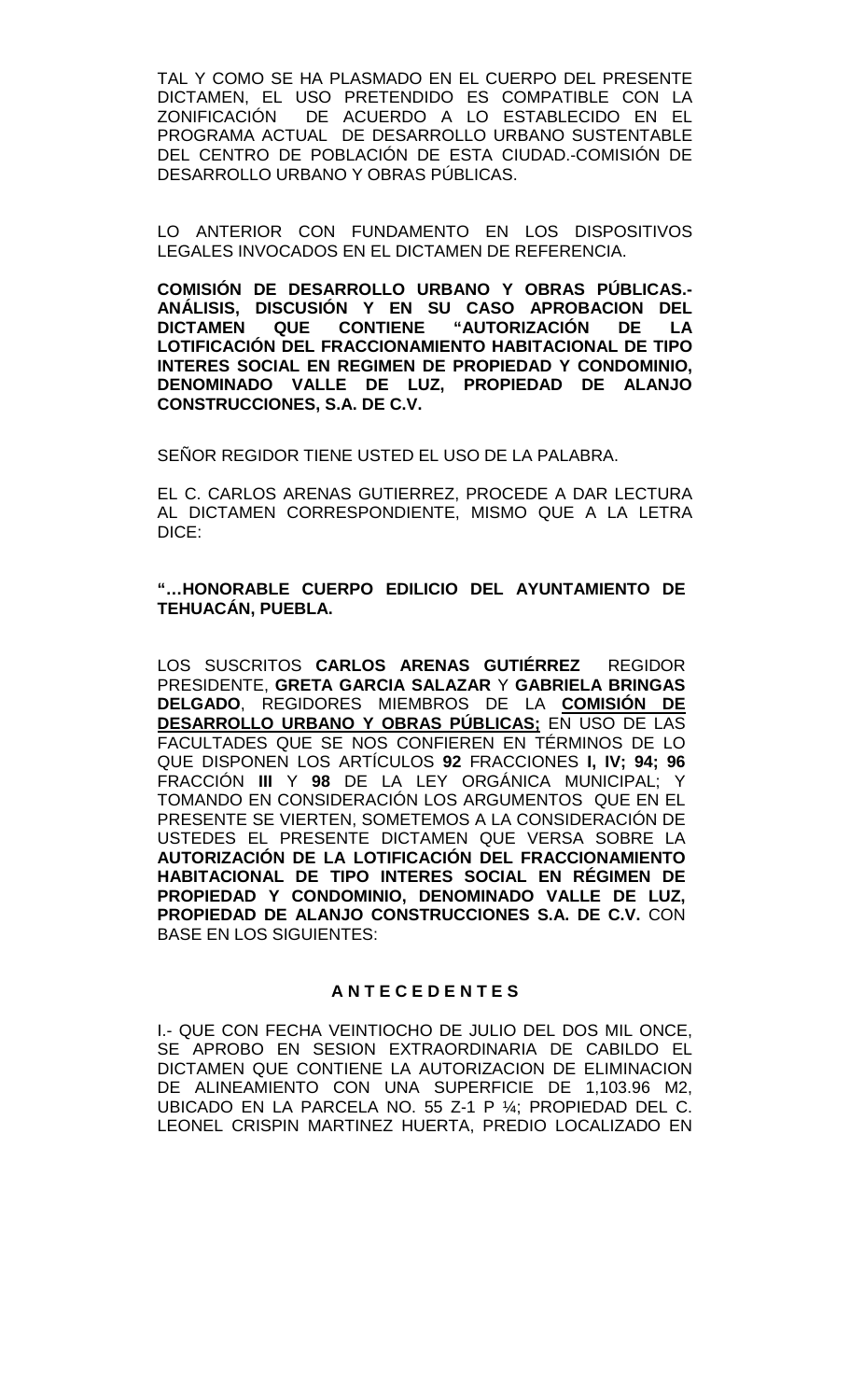LA ESQUINA DE LA AV. CUAUHTEMOC Y BATALLON DE SAN PATRICIO DE SAN NICOLAS TETITZINTLA.

II.- QUE CON FECHA CATORCE DE SEPTIEMBRE DEL DOS MIL ONCE SE EXPIDE AL C. LEONEL CRISPIN MARTÍNEZ HUERTA CONSTANCIA DE NUMERO OFICIAL NUMERO DE FOLIO 1398, ALINEAMIENTO NUMERO DE FOLIO 1322 Y SEGREGACIÓN NUMERO DE FOLIO 150, EN LA QUE SE INDICA UNA SUPERFICIE TOTAL DE 10689.36 M², UNA SUPERFICIE A SEGREGAR DE 8902.27 M², UNA SUPERFICIE RESTRINGIDA DE 0.00 M², UNA SUPERFICIE RESTANTE DE 1,787.09 M² Y UN FRENTE A VIA PUBLICA DE 144.91 M. PARA EL PREDIO UBICADO EN AV. CUAUHTEMOC NO. 3835 DE LA JUNTA AUX. DE SAN NICOLÁS TETITZINTLA.

III.- QUE CON FECHA CINCO DE OCTUBRE DEL DOS MIL ONCE SE REDACTA LA ESCRITURA DE COMPRA - VENTA, VOLUMEN 147, INSTRUMENTO 7587, QUE OTORGAN EL SEÑOR LEONEL CRISPIN MARTINEZ HUERTA Y ROSALÍA HERNÁNDEZ REYES, COMO VENDEDORES Y COMO COMPRADOR LA PERSONA MORAL DENOMINADA "ALANJO CONSTRUCCIONES" S.A. DE C.V., REPRESENTADA EN ESTE ACTO POR SU ADMINISTRADOR ÚNICO EL C.P. JOSÉ MIGUEL GUTIÉRREZ ALONSO RESPECTO DE UNA FRACCIÓN DE LA PARCELA NUMERO 55 Z-1 P¼ , UBICADO EN LA CIUDAD DE TEHUACAN, ANTE EL TITULAR DE LA NOTARIA PUBLICA NUMERO 7 DE ESTA CIUDAD, LIC. JOSÉ LUIS SALGADO VÁZQUEZ, CON LAS MEDIDAS Y COLINDANCIAS SIGUIENTES:

AL NORTE: SESENTA Y CINCO METROS, OCHO CENTIMETROS, CON FRACCION RESTANTE

AL NORESTE: SESENTA Y SEIS METROS, DOS CENTIMETROS, CON FRACCION RESTANTE EN LA CUAL EXISTE UN AREA DE RESTRICCION ESTABLECIDA EN EL ALINEAMIENTO OFICIAL POR LA PROYECCION DE LA AV. CUAUHTEMOC.

AL ORIENTE: SETENTA Y OCHO METROS, NOVENTA Y NUEVE CENTIMETROS, CON AV. CUAUHTEMOC.

AL SUROESTE: CIENTO TREINTA Y CUATRO METROS, TREINTA Y CINCO CENTIMETROS, CON PARCELA SETENTA Y CINCO.

AL PONIENTE: OCHENTA Y UN METROS, VEINTISIETE CENTIMETROS, CON PARCELA CINCUENTA Y CUATRO.

CON UNA SUPERFICIE DE: OCHO MIL NOVECIENTOS DOS METROS, VEINTISIETE CENTIMETROS CUADRADOS.

IV.- CON FECHA VEINTISEIS DE JULIO DEL AÑO DOS MIL DOCE, EL ORGANISMO OPERADOR DE LOS SERVICIOS DE AGUA POTABLE Y ALCANTARILLADO DEL MUNICIPIO DE TEHUACÁN, OTORGO MEDIANTE EL OFICIO OO-ETA/CUAUHTEMOC SAN NICOLAS/LOTE/JULIO/2012 LA CONSTANCIA DE FACTIBILIDAD, EN LA QUE DAN A CONOCER QUE EL ORGANISMO OPERADOR CUENTA CON LA INFRAESTRUCTURA DE AGUA POTABLE Y DRENAJE SANITARIO, TENIENDO QUE REALIZAR LAS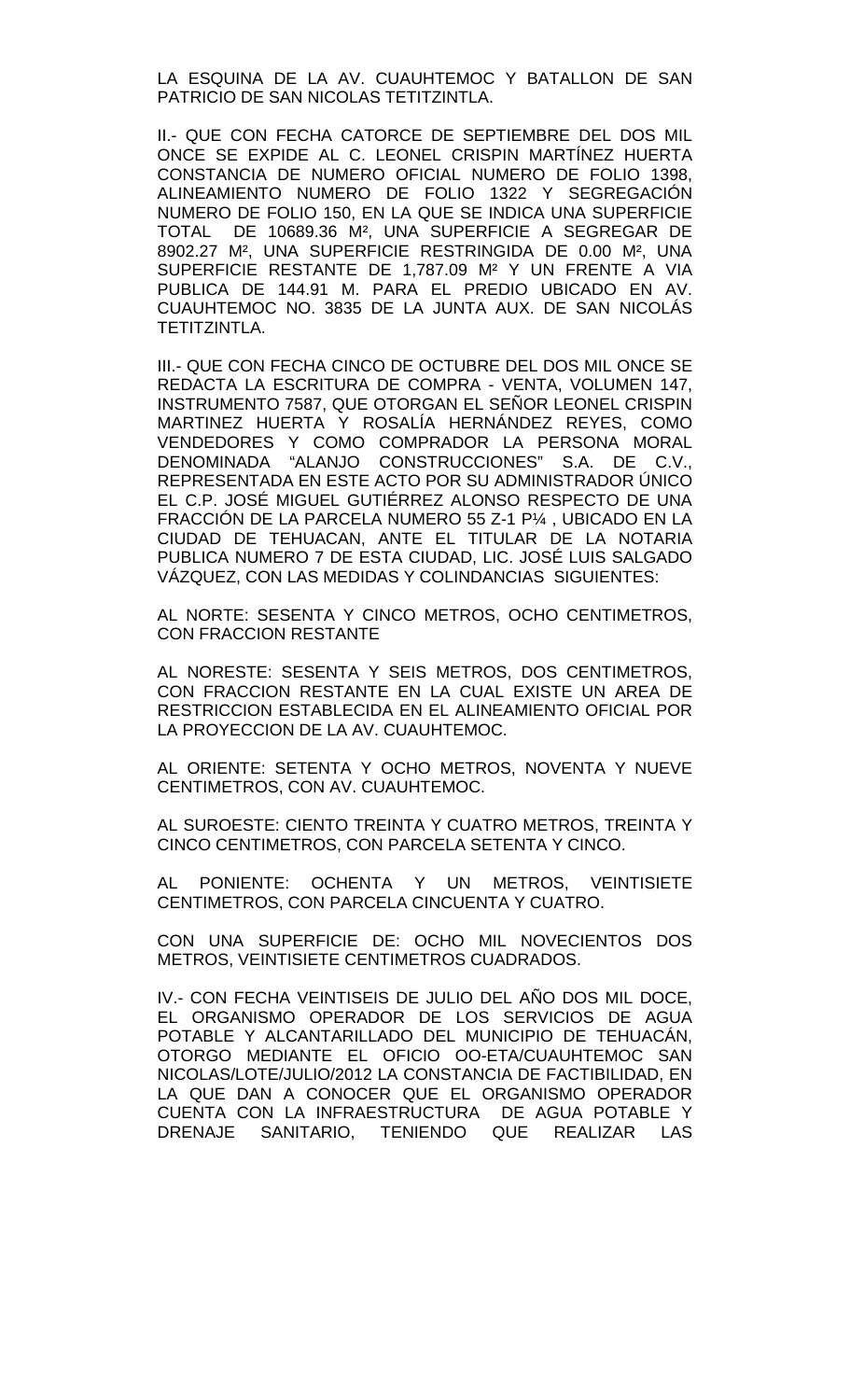AMPLIACIONES NECESARIAS PARA EL PREDIO UBICADO EN LA CALLE CUAUHTEMOC DE LA JUNTA AUXILIAR DE SAN NICOLÁS TETITZINTLA.

V.- QUE CON FECHA VEINTICUATRO DE AGOSTO DEL DOS MIL DOCE SE EXPIDE A FAVOR DE ALANJO CONSTRUCCIONES S.A. DE C.V CONSTANCIA DE ALINEAMIENTO NUMERO DE FOLIO 1481, EN LA QUE SE INDICA UNA SUPERFICIE TOTAL DE 8,896.46 M², UNA SUPERFICIE RESTRINGIDA DE 0.00 M², UNA SUPERFICIE RESTANTE DE 8,896.46 M² Y UN FRENTE A VIA PUBLICA DE 76.11 M. PARA EL PREDIO UBICADO EN AV. CUAUHTEMOC NO. 3815 DE LA JUNTA AUX. DE SAN NICOLÁS TETITZINTLA.

VI.- CON FECHA VEINTICUATRO DE AGOSTO DEL AÑO DOS MIL DOCE, LA COMISIÓN FEDERAL DE ELECTRICIDAD, OTORGÓ MEDIANTE EL OFICIO NUMERO P0672/2012 LA FACTIBILIDAD DE LOS SERVICIOS PARA SUMINISTRAR LOS SERVICIOS AL PREDIO UBICADO EN LA CALLE CUAUHTEMOC NUMERO 3835 DE LA JUNTA AUXILIAR DE SAN NICOLÁS TETITZINTLA, PROPIEDAD DE ALANJO CONSTRUCCIONES S.A. DE C.V.

VII.- CON FECHA VEINTICUATRO DE SEPTIEMBRE DEL AÑO DOS MIL DOCE, LA DIRECCIÓN DE MEDIO AMBIENTE Y ECOLOGÍA, OTORGÓ LA FACTIBILIDAD AMBIENTAL RESPECTO AL PREDIO UBICADO EN AVENIDA CUAUHTEMOC NÚMERO 3815, DE LA POBLACIÓN DE SAN NICOLÁS TETITZINTLA, DETERMINANDO QUE EN EL PREDIO EN EL QUE SE PRETENDE DESARROLLAR EL FRACCIONAMIENTO DENOMINADO VALLE DE LA LUZ ES AMBIENTALMENTE FACTIBLE, QUEDANDO CONDICIONADO A CUMPLIR CON LOS PUNTOS MENCIONADOS EN EL OFICIO CPEA-650/2012.

VIII.- CON FECHA PRIMERO DE OCTUBRE DEL AÑO DOS MIL DOCE, EL ORGANISMO OPERADOR DEL SERVICIO DE LIMPIA DE TEHUACÁN, OTORGÓ LA CONSTANCIA DE FACTIBILIDAD DE LOS SERVICIOS DE RECOLECCION DE LOS RESIDUOS SÓLIDOS URBANOS PARA EL FRACCIONAMIENTO VALLE DE LUZ, QUE SE PRETENDE DESARROLLAR EN EL PREDIO UBICADO EN AV. CUAUHTEMOC NÚMERO 3815 DE LA POBLACIÓN DE SAN NICOLÁS TETITZINTLA.

IX.- QUE CON FECHA OCHO DE OCTUBRE DEL DOS MIL DOCE, SE APROBO EN SESION ORDINARIA DE CABILDO EL DICTAMEN QUE CONTIENE LA AUTORIZACION DEL AUMENTO DE DENSIDAD DE H2 A H3 RESPECTO AL PREDIO UBICADO AV. CUAUHTEMOC NO. 3815 DE SAN NICOLAS TETITZINTLA PROPIEDAD DE ALANJO CONSTRUCCIONES S.A. DE C.V.

X.- CON FECHA SEIS DE NOVIEMBRE DE DOS MIL DOCE, EL COMITÉ TÉCNICO DE AGUAS SUBTERRÁNEAS DEL ACUÍFERO DEL VALLE DE TEHUACÁN A.C. EMITIÓ EL OFICIO NÚMERO COTAS-090-MD /2012 EN EL CUAL DETERMINA QUE EN SU OPINIÓN TÉCNICA NO EXISTE TRAYECTO DE CANAL DE CONDUCCIÓN DE AGUAS DE RIEGO O GALERÍA FILTRANTE DENTRO DEL PREDIO UBICADO EN AV. CUAUHTEMOC NÚMERO 3815 DE LA POBLACIÓN DE SAN NICOLÁS TETITZINTLA.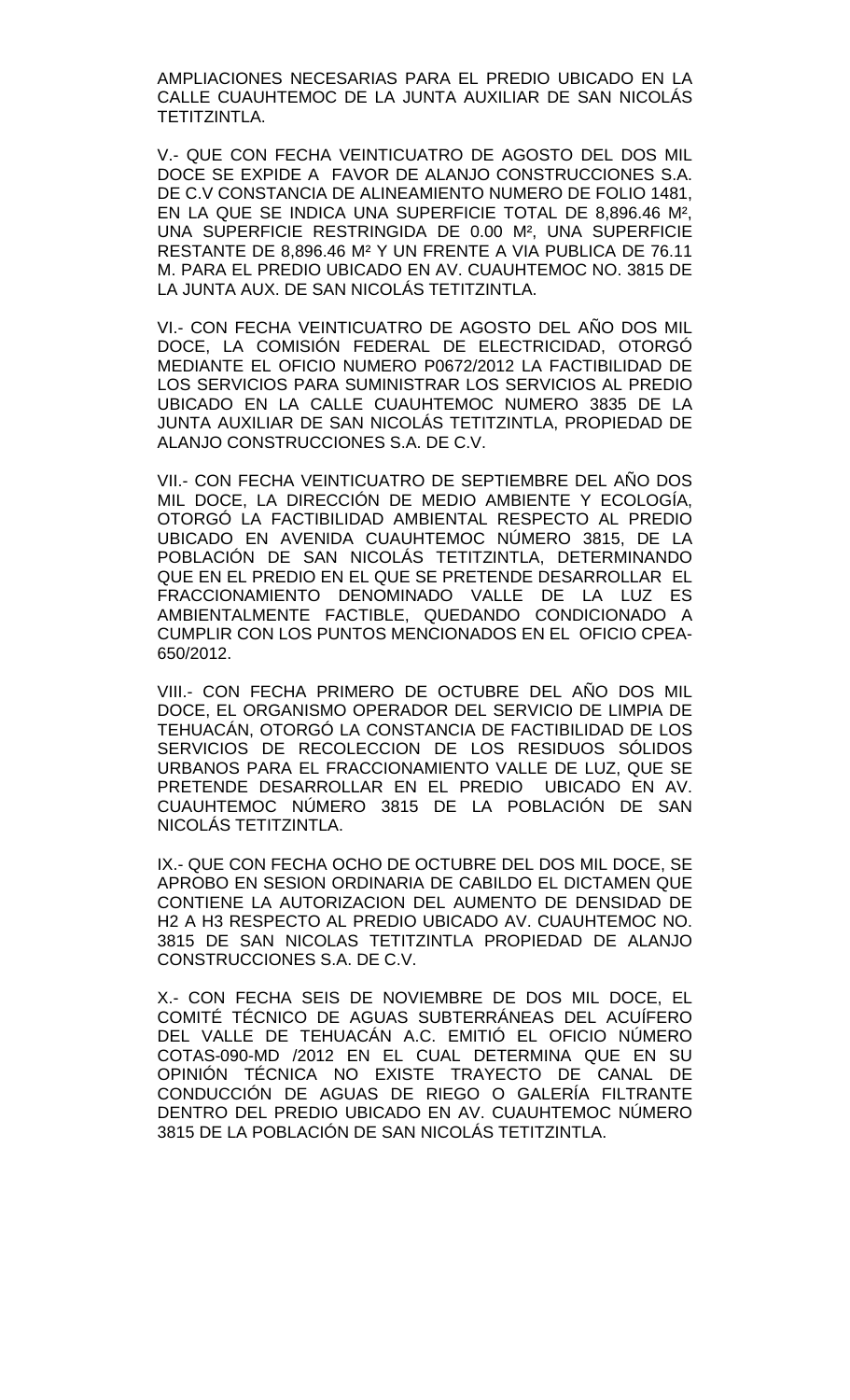XI.- QUE CON FECHA 13 DE DICIEMBRE DEL DOS MIL DOCE EL LIC. JOSE LUIS SALGADO VAZQUEZ , TITULAR DE LA NOTARIA PUBLICA NUMERO SIETE DE ESTE DISTRITO JUDICIAL SOLICITA A LA DIRECCION DE DESARROLLO URBANO LA EXPEDICION DEL ALINEAMIENTO OFICIAL DEL INMUEBLE IDENTIFICADO COMO FRACCIÓN DE LA PARCELA NUMERO 55 Z-1 P¼ CON LAS MEDIDAS Y COLINDANCIAS SIGUIENTES:

AL NORTE: SESENTA Y CINCO METROS, OCHO CENTIMETROS, CON FRACCION RESTANTE

AL NORESTE: SESENTA Y SEIS METROS, DOS CENTIMETROS, CON FRACCION RESTANTE EN LA CUAL EXISTE UN AREA DE RESTRICCION ESTABLECIDA EN EL ALINEAMIENTO OFICIAL POR LA PROYECCION DE LA AV. CUAUHTEMOC.

AL ORIENTE: SETENTA Y OCHO METROS, NOVENTA Y NUEVE CENTIMETROS, CON AV. CUAUHTEMOC.

AL SUROESTE: CIENTO TREINTA Y CUATRO METROS, TREINTA Y CINCO CENTIMETROS, CON PARCELA SETENTA Y CINCO.

AL PONIENTE: OCHENTA Y UN METROS, VEINTISIETE CENTIMETROS, CON PARCELA CINCUENTA Y CUATRO.

CON UNA SUPERFICIE DE: OCHO MIL NOVECIENTOS DOS METROS, VEINTISIETE CENTIMETROS CUADRADOS. QUE ES PROPIEDAD DE LA PERSONA MORAL DENOMINADA "ALANJO CONSTRUCCIONES" S.A. DE C.V. CON LA FINALIDAD DE ESTAR EN POSIBILIDADES DE LLEVAR A CABO LA ESCRITURA DE RECTIFICACION DE MEDIDAS Y SUPERFICIE, LOTIFICACION DEL INMUEBLE Y SUJECION DEL MISMO AL REGIMEN DE PROPIEDAD EN CONDOMINIO DE ACUERDO A LAS ESPECIFICACIONES TECNICAS QUE AUTORICE LA DIRECCION DE DESARROLLO URBANO.

XII.- QUE CON FECHA VEINTIUNO DE DICIEMBRE DEL DOS MIL DOCE SE EXPIDE A ALANJO CONSTRUCCIONES S.A. DE C.V CONSTANCIA DE NÚMERO OFICIAL CON FOLIO 1674 Y DE ALINEAMIENTO OFICIAL CON NUMERO DE FOLIO 1481, EN LA QUE SE INDICA UNA SUPERFICIE TOTAL DE 8,788.00 M², UNA SUPERFICIE RESTRINGIDA DE 0.00 M², UNA SUPERFICIE RESTANTE DE 8,788.00 M² Y UN FRENTE A VIA PUBLICA DE 75.86 M. PARA EL PREDIO UBICADO EN AV. CUAUHTEMOC NO. 3815 DE LA JUNTA AUX. DE SAN NICOLÁS TETITZINTLA.

XIII.- CON FECHA DOS DE ENERO DEL DOS MIL TRECE SE RECIBE EN LA DIRECCIÓN DE DESARROLLO URBANO EL OFICIO DE SOLICITUD DEL C. C.P. JOSÉ MIGUEL GUTIÉRREZ ALONSO ADMINISTRADOR ÚNICO DE ALANJO CONSTRUCCIONES S.A. DE C.V. CON EL NÚMERO DE FOLIO 36 EN EL QUE SOLICITA AUTORIZACIÓN DE LOTIFICACIÓN PARA EL PREDIO UBICADO EN AV. CUAUHTEMOC NUMERO 3815 DE LA JUNTA AUXILIAR DE SAN NICOLÁS TETITZINTLA; DE ACUERDO A SU PETICIÓN, EL PROYECTO CONSISTE EN UN FRACCIONAMIENTO EN RÉGIMEN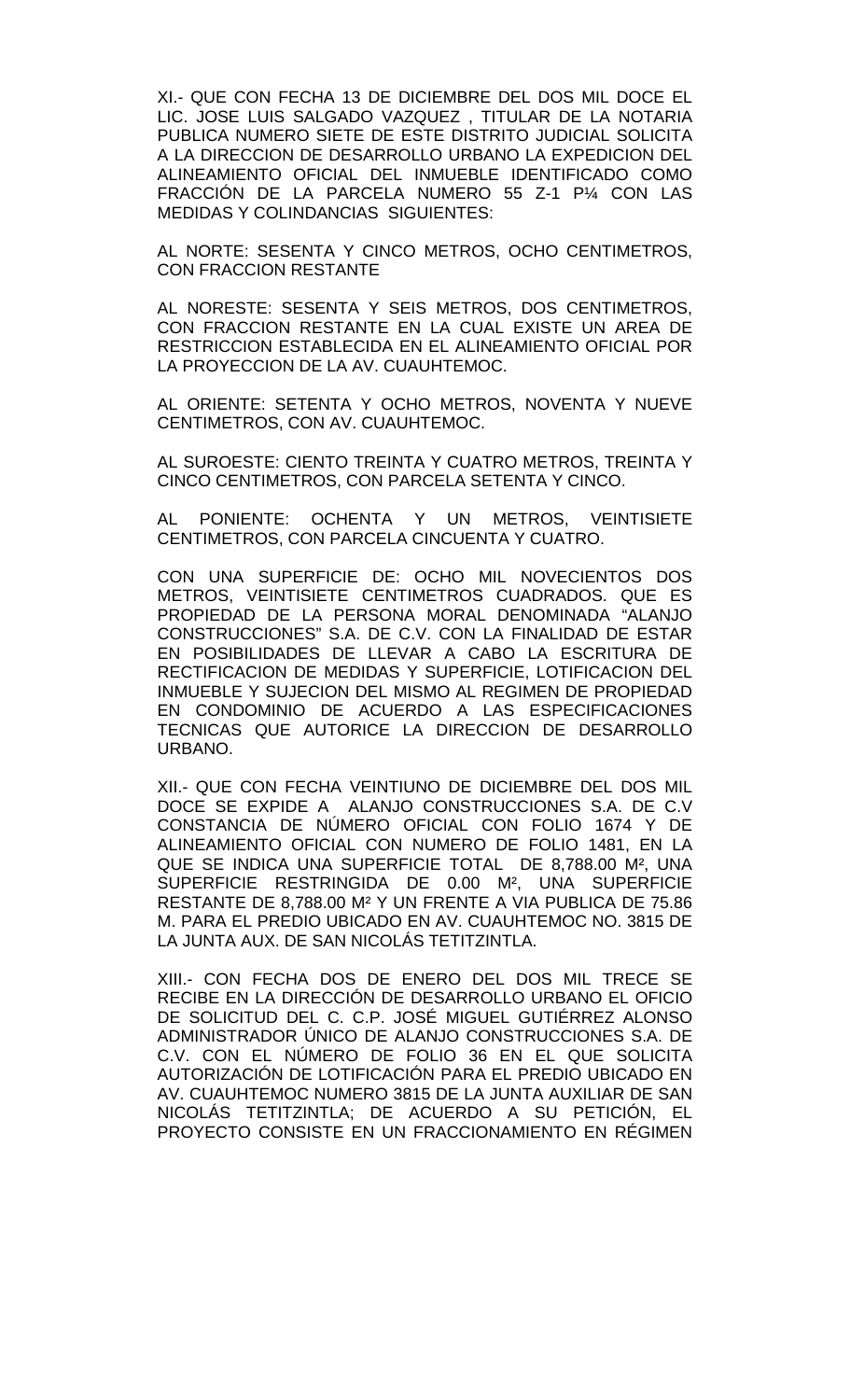DE PROPIEDAD Y CONDOMINIO, DEL TIPO DE INTERÉS SOCIAL, CON UN TOTAL DE 25 LOTES HABITACIONALES PARA CONSTRUIR SETENTA Y DOS VIVIENDAS EN TOTAL, ADEMÁS DE UN LOTE COMERCIAL.

## **C O N S I D E R A N D O**

I.- QUE EL PÁRRAFO PRIMERO DE LA FRACCIÓN II DEL ARTÍCULO 115 DE LA CONSTITUCIÓN POLÍTICA DE LOS ESTADOS UNIDOS MEXICANOS, DETERMINA QUE LOS AYUNTAMIENTOS TENDRÁN FACULTADES PARA APROBAR, DE ACUERDO CON LAS LEYES EN MATERIA MUNICIPAL QUE DEBERÁN EXPEDIR LAS LEGISLATURAS DE LOS ESTADOS, LOS BANDOS DE POLICÍA Y GOBIERNO, LOS REGLAMENTOS, CIRCULARES Y DISPOSICIONES ADMINISTRATIVAS DE OBSERVANCIA GENERAL DENTRO DE SUS RESPECTIVAS JURISDICCIONES, QUE ORGANICEN LA ADMINISTRACIÓN<br>PÚBLICA MUNICIPAL. REGULEN LAS MATERIAS. PÚBLICA MUNICIPAL, REGULEN LAS MATERIAS, PROCEDIMIENTOS, FUNCIONES Y SERVICIOS PÚBLICOS DE SU COMPETENCIA Y ASEGUREN LA PARTICIPACIÓN CIUDADANA Y VECINAL; MISMA DISPOSICIÓN QUE ES TRASLADADA A LA FRACCIÓN III DEL ARTICULO 105 DE LA CONSTITUCIÓN POLÍTICA DEL ESTADO LIBRE Y SOBERANO DE PUEBLA.

II.- QUE ES OBLIGACIÓN DE ESTE HONORABLE AYUNTAMIENTO EN TÉRMINOS DE LO QUE DISPONEN LOS DIVERSOS 102, 103 Y 105 DE LA CONSTITUCIÓN POLÍTICA DEL ESTADO LIBRE Y SOBERANO DE PUEBLA CUMPLIR Y HACER CUMPLIR LA CONSTITUCIÓN, LEYES Y REGLAMENTOS SECUNDARIOS QUE EMANEN DEL PACTO FEDERAL.

III.- QUE EN TÉRMINOS DE LOS ARTÍCULOS 115 FRACCIÓN V INCISO A), D) Y F) DE LA CONSTITUCIÓN POLÍTICA DE LOS ESTADOS UNIDOS MEXICANOS, LOS MUNICIPIOS ESTÁN FACULTADOS, ENTRE OTRAS MATERIAS, PARA FORMULAR, APROBAR Y ADMINISTRAR LA ZONIFICACIÓN Y PLANES DE DESARROLLO URBANO MUNICIPAL, CONTROLAR Y VIGILAR LA UTILIZACIÓN DEL SUELO, EN EL ÁMBITO DE LA COMPETENCIA DE SUS JURISDICCIONES TERRITORIALES; ASÍ COMO, EL IMPERATIVO NORMATIVO JURÍDICO 105 FRACCIÓN IV INCISO A), D) Y F) DE LA CONSTITUCIÓN POLÍTICA DEL ESTADO DE PUEBLA Y DE ACUERDO A LA LEY DE DESARROLLO URBANO SUSTENTABLE DEL ESTADO LIBRE Y SOBERANO DE PUEBLA EL ARTICULO 9 FRACCIONES IV, V Y VI, ARTICULO 13 FRACCIÓN VI, CORRESPONDE AL AYUNTAMIENTO EN SU RESPECTIVA JURISDICCIÓN EXPEDIR LAS AUTORIZACIONES DE LICENCIAS, CONSTANCIAS DE USO DE SUELO Y DE COMPATIBILIDAD URBANÍSTICA PARA CONSTRUCCIONES, FRACCIONAMIENTOS, SUBDIVISIONES, FUSIONES, RELOTIFICACIONES CONDOMINIOS.

IV.- EL ARTÍCULO 9º EN SUS FRACCIONES I, III, V, X Y XV Y EL ÚLTIMO PÁRRAFO DE LA LEY GENERAL DE ASENTAMIENTOS HUMANOS, LE CORRESPONDE AL MUNICIPIO EN EL ÁMBITO DE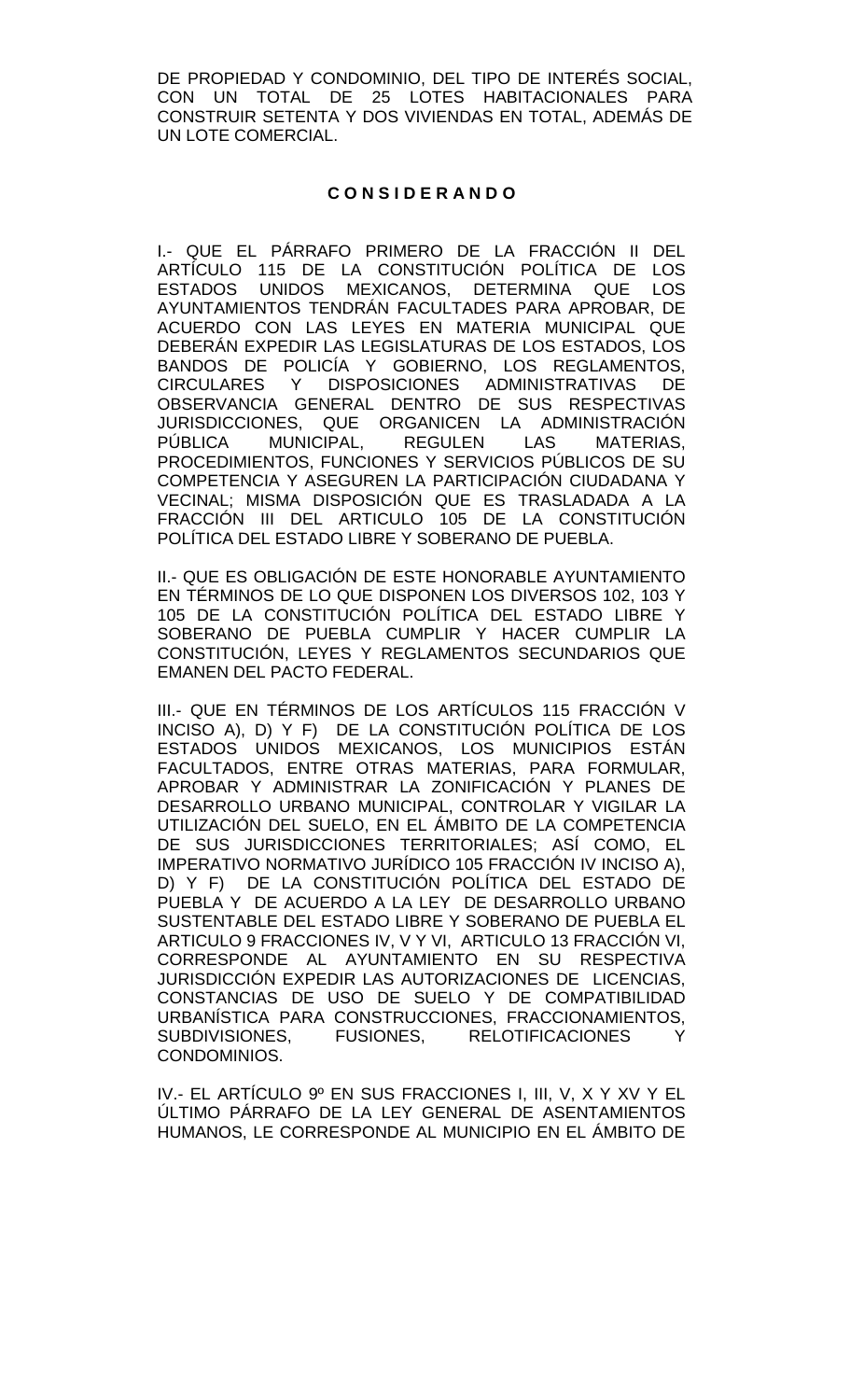SU JURISDICCIÓN, ADMINISTRAR LOS PLANES O PROGRAMAS DE DESARROLLO URBANO, DE CENTROS DE POBLACIÓN, ASÍ COMO EXPEDIR LAS AUTORIZACIONES, LICENCIAS O PERMISOS DE USO DE SUELO Y CONSTRUCCIÓN, FRACCIONAMIENTOS<br>SUBDIVISIONES. FUSIONES. RELOTIFICACIONES Y RELOTIFICACIONES CONDOMINIOS; EJERCIENDO SUS ATRIBUCIONES EN MATERIA DE DESARROLLO URBANO A TRAVÉS DE LOS CABILDOS DE LOS AYUNTAMIENTOS O CON EL CONTROL Y EVALUACIÓN DE ÉSTOS, DE IGUAL FORMA LO DISPONE EL NUMERAL 78 FRACCIONES XXXIX, XLI Y XLIII DE LA LEY ORGÁNICA MUNICIPAL, COMO FACULTAD DE LOS AYUNTAMIENTOS, EL ADMINISTRAR SUS PROGRAMAS DE DESARROLLO URBANO, ASÍ COMO EL CONTROLAR Y REGULAR EL SUELO DENTRO DE SU JURISDICCIÓN TERRITORIAL, DESDE LUEGO RESPETANDO EL MARCO JURÍDICO ANTES CITADO, COMPRENDIENDO ACCIONES TENDIENTES A LA CONSERVACIÓN, MEJORAMIENTO Y CRECIMIENTO DE LOS CENTROS DE POBLACIÓN DEL MUNICIPIO, SIN DESCUIDAR DESDE LUEGO EL MANTENIMIENTO DEL EQUILIBRIO ECOLÓGICO Y ADECUÁNDOSE A LOS PRINCIPIOS DE UN DESARROLLO EQUILIBRADO Y SUSTENTABLE.

V.- EL ARTÍCULO 22 DE LA LEY DE FRACCIONAMIENTOS Y ACCIONES URBANÍSTICAS DEL ESTADO LIBRE Y SOBERANO DE PUEBLA, DISPONE QUE PARA AUTORIZAR DIVISIONES, SUBDIVISIONES, FUSIONES, SEGREGACIONES, LOTIFICACIONES Y RELOTIFICACIONES, CUALQUIERA QUE SEA SU EXTENSIÓN, LA AUTORIDAD COMPETENTE DEBERÁ CONSIDERAR LA LEY DE PROTECCIÓN AL AMBIENTE NATURAL Y DESARROLLO SUSTENTABLE, LA DE DESARROLLO SUSTENTABLE DEL ESTADO DE PUEBLA Y EL PROGRAMA DE DESARROLLO URBANO DEL CENTRO DE POBLACIÓN DE QUE SE TRATE PARA ESTABLECER LOS LINEAMIENTOS A QUE DEBERÁN SUJETARSE ESTIMANDO LA DIMENSIÓN RESULTANTE DEL PREDIO, EL USO AL QUE SE DESTINARAN Y LOS SERVICIOS ESPECÍFICOS EXISTENTES.

VI.- QUE RESPECTO AL PREDIO UBICADO EN AVENIDA CUAUHTÉMOC NÚMERO TRES MIL OCHOCIENTOS QUINCE EN SAN NICOLÁS TETITZINTLA, PROPIEDAD DE ALANJO CONSTRUCCIONES S.A. DE C.V. Y DE ACUERDO AL PROGRAMA DE DESARROLLO URBANO DE LA CIUDAD DE TEHUACÁN, ACTUALIZACIÓN 2011, SE ENCUENTRAN EN UNA ZONIFICACIÓN PRIMARIA ÁREA URBANA ACTUAL, ZONIFICACIÓN SECUNDARIA CON CARACTERÍSTICAS DE ESTAR EN UNA ZONIFICACION SECUNDARIA HABITACIONAL ALTA (H3) SEGÚN LA AUTORIZACIÓN DE AUMENTO DE DENSIDAD QUE SE OTORGÓ EN SESION ORDINARIA DE CABILDO DE FECHA OCHO DE OCTUBRE DEL DOS MIL DOCE , ES DECIR HABITACIONAL ALTA CON UNA DENSIDAD MÁXIMA DE 250 HAB/HAS, DENSIDAD MÁXIMA DE 50 VIV/HAS; LOTE MÍNIMO DE 120 M2, FRENTE MÍNIMO DE 6.00 M; CON COEFICIENTE DE OCUPACIÓN DEL SUELO (COS) 0.80 MÁXIMO; COEFICIENTE DE UTILIZACIÓN DEL SUELO (CUS) DE 2.40 MÁXIMO, Y CONFORME AL APROVECHAMIENTO QUE SE PRETENDE PARA USO DE SUELO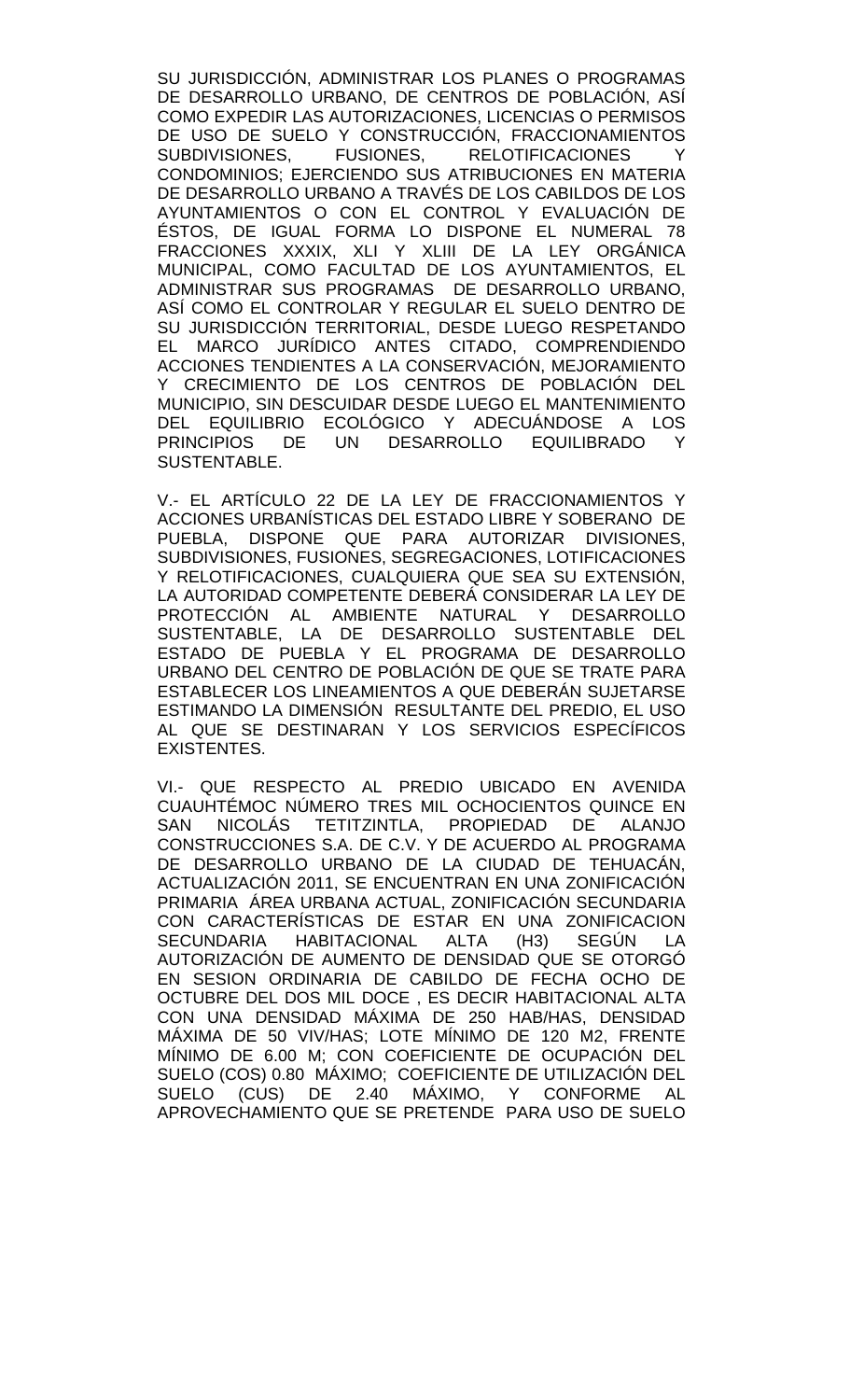HABITACIONAL, ESPECÍFICAMENTE LOTIFICACIÓN ÚNICAMENTE ES FACTIBLE.

VII.- QUE DE APROBARSE LA LOTIFICACIÓN DEL FRACCIONAMIENTO DENOMINADO VALLE DE LUZ, UBICADO EN AVENIDA CUAUHTÉMOC NÚMERO TRES MIL OCHOCIENTOS QUINCE EN SAN NICOLÁS TETITZINTLA, PROPIEDAD DE ALANJO CONSTRUCCIONES; SE APLICAN LOS INCREMENTOS DE AUMENTO DE DENSIDAD DEL **70%** ALCANZANDO UNA DENSIDAD ÚTIL DE **85 VIV/HA** DE ACUERDO AL ANALISIS QUE A CONTINUACIÓN SE DESCRIBE:

| DESARROLLOS HABITACIONALES EN GENERAL QUE SE    |     |
|-------------------------------------------------|-----|
| LOCALICEN EN LA PRIMERA MANZA A AMBOS LADOS DE  |     |
| LAS VÍAS PRIMARIAS, QUE CONDUZCAN VÍAS DE       |     |
| TRANSPORTE COLECTIVO:                           | 15% |
| CONJUNTOS HABITACIONALES UBICADOS DENTRO DEL    |     |
| ÀREA DE INFLUENCIA DE UN CENTRO DE BARRIO O     |     |
| <b>SUBCENTRO URBANO</b>                         | 10% |
| CONJUNTOS HABITACIONALES CUYO PREDIO TENGA      |     |
| FRENTE A VÍAS PRIMARIAS (SE INCLUYEN CIRCUITOS, |     |
| PARES VIALES Y RADIALES):                       | 10% |
| CAPTACIÓN Y RECICLAJE DE AGUAS PLUVIALES:       | 15% |
| DISPOSITIVOS ECONOMIZADORES EN ACCESORIOS Y     |     |
| LLAVES DE AGUA CERTIFICADOS:                    | 5%  |
|                                                 |     |
| AREAS IARDINADAS ADICIONALES A LAS DONACIONES   | 15% |

AREAS JARDINADAS ADICIONALES A LAS DONACIONES REGLAMENTARIAS DE 7.50 M2 POR VIVIENDA: 15%

#### **TOTAL DE INCREMENTOS: 70%**

POR LO QUE TOMANDO EN CUENTA LO ANTERIOR, SE AUTORIZAN PARA ESTE PREDIO LOS INCREMENTOS CORRESPONDIENTES AL **70%** DE LA DENSIDAD DE VIVIENDA **H3** QUE EQUIVALEN A **85 VIV/HA**, Y EN CONSECUENCIA TENEMOS LO SIGUIENTE:

### **85 VIV/HA \* 0.8788 HA= 74 VIVIENDAS PARA EL TOTAL DEL PREDIO.**

POR LO QUE PARA ESTE PREDIO DE **0.8788 HA** EN TOTAL, SE PODRÍAN AUTORIZAR UN MÁXIMO DE **74 VIVIENDAS**, SIENDO FACTIBLE LA APROBACIÓN DE LAS **72 VIVIENDAS** REQUERIDAS POR EL FRACCIONADOR.

VIII.- QUE EN EL CASO ESPECÍFICO DE ESTUDIO, NOS ENCONTRAMOS EN PRESENCIA DE UN FRACCIONAMIENTO EN RÉGIMEN DE PROPIEDAD Y CONDOMINIO DEL TIPO DE **INTERÉS SOCIAL**, EN VIRTUD DE QUE REÚNE LAS CARACTERÍSTICAS CONTEMPLADAS EN EL ARTICULO 15 FRACCIÓN III DE LA LEY DE FRACCIONAMIENTOS Y ACCIONES URBANÍSTICAS DEL ESTADO DE PUEBLA; ES PROCEDENTE CONSIDERAR EL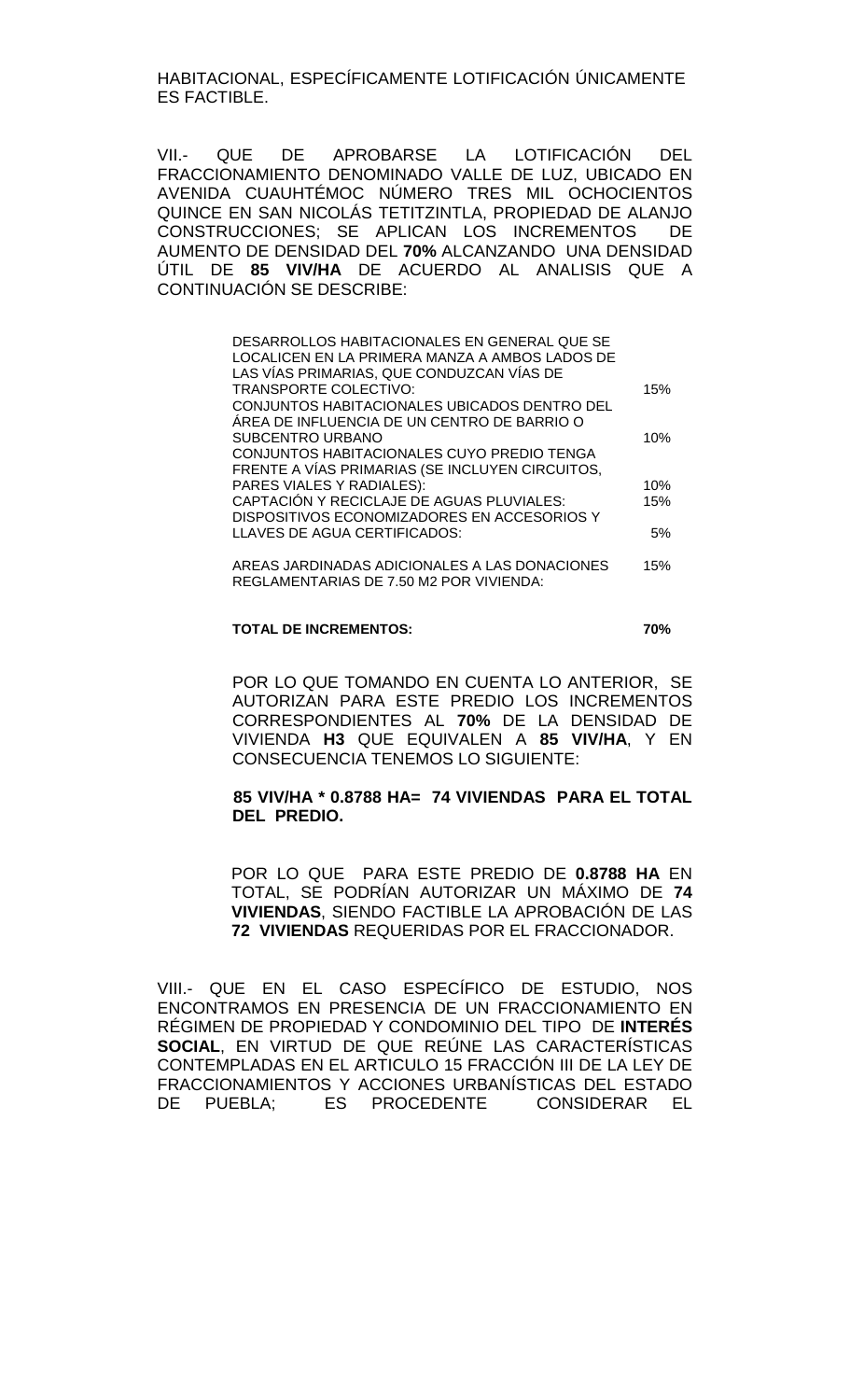# FRACCIONAMIENTO DE LA MANERA EN QUE A CONTINUACIÓN SE DESCRIBE:

#### **ANÁLISIS DE AREAS**

| ÁREA TOTAL DEL TERRENO (ATERR)                                                                                                                                           | 8,788.00 | $M^2$          | $\sqrt{2}$     | 100.00 %        | ATERR) |  |  |
|--------------------------------------------------------------------------------------------------------------------------------------------------------------------------|----------|----------------|----------------|-----------------|--------|--|--|
| ÁREA TOTAL DE VIALIDADES (AVIAL)                                                                                                                                         | 2,107.07 | M <sup>2</sup> | $\sqrt{2}$     | 100.00 % AVIAL) |        |  |  |
|                                                                                                                                                                          |          |                |                |                 |        |  |  |
| ÁREA NETA TOTAL (ANET)                                                                                                                                                   | 6,680.93 | M <sup>2</sup> | $\sqrt{2}$     | 100.00 %        | ANET)  |  |  |
| ANÁLISIS DEL ÁREA NETA                                                                                                                                                   |          |                |                |                 |        |  |  |
| ÁREA NETA TOTAL (ANET):                                                                                                                                                  | 6,680.93 | M <sup>2</sup> | $\sqrt{2}$     | 100.00 %        | ANET)  |  |  |
| REVISIÓN DEL ÁREA VERDE<br>CONFORME AL ART. 45 DE LA LEY DE<br>FRACCIONAMIENTOS Y ACCIONES<br>URBANÍSTICAS DEL ESTADO LIBRE Y<br>SOBERANO DE PUEBLA:                     | 1,394.37 | $M^2$ (        |                | 20.87 %         | ANET)  |  |  |
| ÁREA NETA COMPUESTA POR:                                                                                                                                                 |          |                |                |                 |        |  |  |
| ÁREA HABITACIONAL:                                                                                                                                                       | 4,587.54 | $M^2$ (        |                | 68.67 %         | ANET)  |  |  |
| ÁREA VERDE PROPUESTA POR EL<br><b>FRACCIONADOR</b>                                                                                                                       |          |                |                |                 |        |  |  |
| ÁREA VERDE:                                                                                                                                                              | 1,394.37 | $M^2$          | $\sqrt{2}$     | 20.87 %         | ANET)  |  |  |
| ÁREA DE ESTACIONAMIENTO:                                                                                                                                                 | 322.93   | M <sup>2</sup> | $\sqrt{ }$     | 4.83 %          | ANET)  |  |  |
| ÁREA COMERCIAL:                                                                                                                                                          | 348.90   | M <sup>2</sup> | $\sqrt{2}$     | 5.22 %          | ANET)  |  |  |
| ÁREA DE CONEXIÓN DE DRENAJE<br>(EQUIPAMIENTO):                                                                                                                           | 27.19    | M <sup>2</sup> | $\overline{ }$ | 0.41%           | ANET)  |  |  |
| TOTAL DE VIVIENDAS DE PROYECTO                                                                                                                                           |          |                |                | <b>72 VIV</b>   |        |  |  |
| VIVIENDAS QUE PUEDE CONSTRUIR CON INCREMENTOS<br>APLICABLES A LA DENSIDAD DE VIVIENDA<br>TOTAL DE LOTES HABITACIONALES CADA UNO EN REGIMEN<br>DE PROPIEDAD Y CONDOMINIO: |          |                |                | 74 VIV          |        |  |  |
|                                                                                                                                                                          |          |                |                | 25.00 LOTES     |        |  |  |
| <b>TOTAL DE LOTES COMERCIALES:</b>                                                                                                                                       |          |                | 1.00 LOTE      |                 |        |  |  |

**TOTAL DE LOTES: 26.00 LOTES**

IX.- QUE TAL Y COMO SE DESPRENDE DEL CUADRO DE ANÁLISIS ANTERIOR, TOMANDO EN CUENTA LOS INCREMENTOS ACUMULABLES A LA DENSIDAD DE VIVIENDA QUE PUDIERA AUMENTAR POR EL TIPO DE DESARROLLO QUE SE PRETENDE Y DE ACUERDO A LO DISPUESTO POR EL PROGRAMA DE DESARROLLO URBANO EN VIGENCIA; SE PUEDEN CONSTRUIR LAS 72 VIVIENDAS REQUERIDAS POR EL FRACCIONADOR, SITUACIÓN POR LO CUAL ES PERTINENTE SOLICITAR A ESTE HONORABLE CABILDO SE AUTORICE LA LOTIFICACIÓN DEL FRACCIONAMIENTO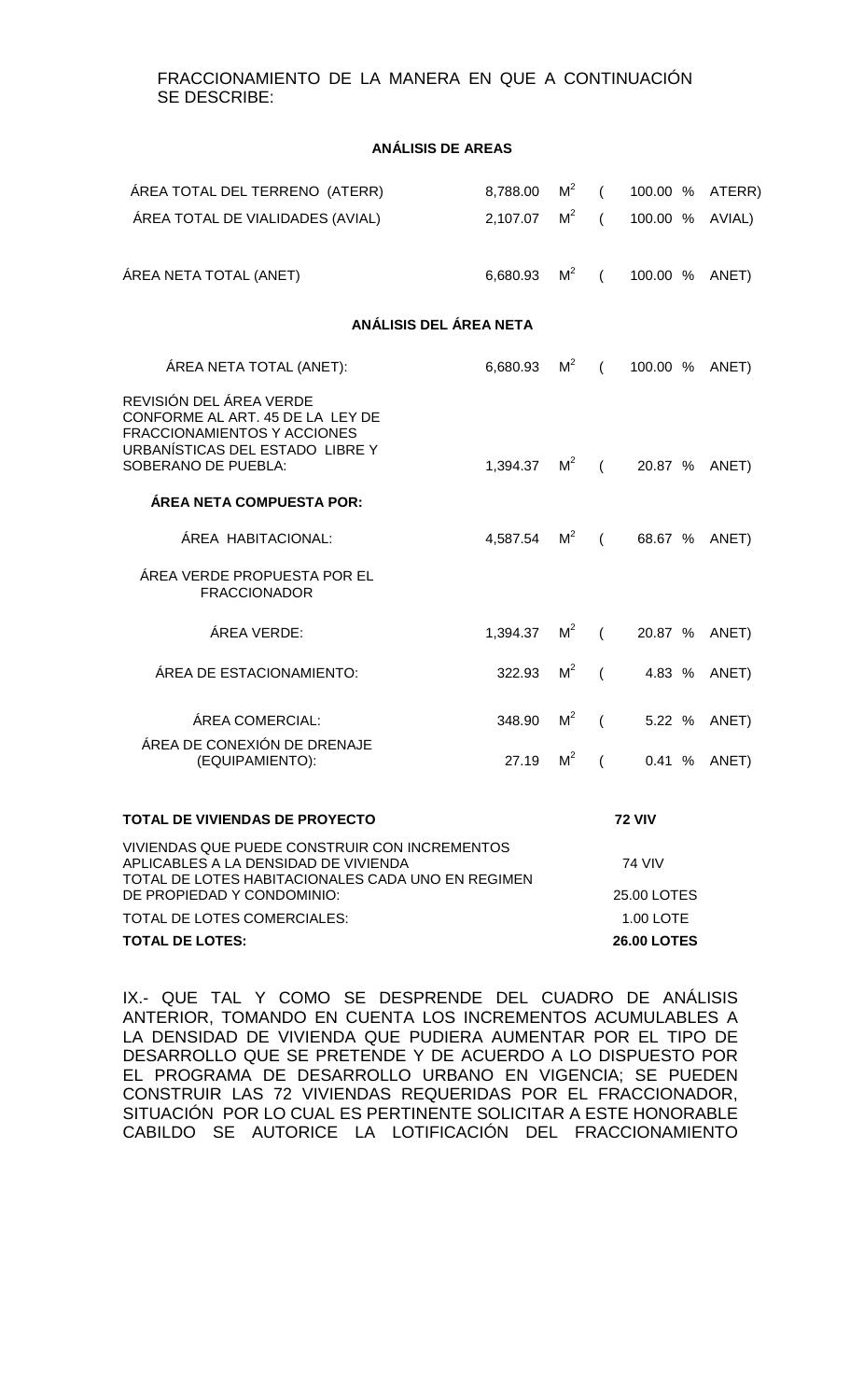HABITACIONAL DENOMINADO VALLE DE LUZ, EN EL ENTENDIDO DE QUE A EFECTO DE ESTAR EN POSIBILIDAD DE OTORGAR LAS CONSTANCIAS SOLICITADAS ADEMÁS DE CUMPLIR CON LOS DIVERSOS REQUISITOS Y CONDICIONANTES QUE PARA EL CASO DISPONEN LOS ORDENAMIENTOS LEGALES APLICABLES EN LA MATERIA, SE DEBERÁ CUBRIR EN UNA SOLA EXHIBICIÓN ANTE LA TESORERÍA MUNICIPAL EL PAGO DE DERECHOS CONDUCENTES; Y QUE ES A SABER EL SIGUIENTE:

|         | <b>ARTICULO</b>           | <b>CONCEPTO</b>                                             | <b>UNIDAD</b> | <b>CANTIDAD</b> | P.U,(\$) | <b>TOTAL</b> |
|---------|---------------------------|-------------------------------------------------------------|---------------|-----------------|----------|--------------|
|         | ART. 13 FRACC. VIII a)    | LOTIFICACION.<br><b>RELOTIFICACION Y</b><br><b>I FUSION</b> | M2            | 8.788.00        | \$3.00   | \$26,364.00  |
|         |                           |                                                             |               |                 |          |              |
|         | ART.13 FRACC. VIII        | <b>SOBRE CADA LOTE QUE</b>                                  |               |                 |          |              |
| $2 - 1$ | C)                        | <b>RESULTE</b>                                              | <b>LOTE</b>   | 26              | \$90.00  | \$2,340.00   |
|         |                           | <b>POR REVISION Y</b>                                       |               |                 |          |              |
|         |                           | <b>APROBACION DE OBRAS</b>                                  |               |                 |          |              |
|         | 3.- ART.13 FRACC. VIII d) | <b>DE URBANIZACION</b>                                      | M2            | 2,457.19        | \$1.50   | \$3,685.79   |

**TOTAL DE DERECHOS DE LOTIFICACION \$32,389.79**

DEDUCIÉNDOSE ASÍ UN TOTAL POR LA LOTIFICACIÓN DEL FRACCIONAMIENTO HABITACIONAL EN RÉGIMEN DE PROPIEDAD Y CONDOMINIO DENOMINADO VALLE DE LUZ, UBICADO EN AV. CUAUHTÉMOC NÚMERO TRES MIL OCHOCIENTOS QUINCE EN<br>SAN NICOLÁS TETITZINTLA. PROPIEDAD DE ALANJO SAN NICOLÁS TETITZINTLA, PROPIEDAD CONSTRUCCIONES S.A. DE C.V. OBTENIDO Y SUSTENTADO EN LA LEY DE INGRESOS DEL MUNICIPIO DE TEHUACÁN, PARA EL EJERCICIO FISCAL 2013; LA SIGUIENTE CANTIDAD:

### **TOTAL POR DERECHOS DE LOTIFICACIÓN: \$32,389.79**

X.- EL DESARROLLO DEBERÁ CUMPLIR CON TODOS Y CADA UNO DE LOS REQUISITOS QUE PARA EL CASO DISPONE EL NUMERAL 48 DE LA LEY DE FRACCIONAMIENTOS Y ACCIONES URBANÍSTICAS PARA EL ESTADO DE PUEBLA, EL QUE SEÑALA COMO REQUISITO PRIMORDIAL PARA DAR TRAMITE A LAS SOLICITUDES RESPECTIVAS, LA AUTORIZACIÓN DE LOS ORGANISMOS QUE CONTROLAN LOS DIFERENTES SERVICIOS PÚBLICOS, DEBIENDO PRESENTAR A LAS DIRECCIONES DE DESARROLLO URBANO Y LA DIRECCIÓN DE MEDIO AMBIENTE Y ECOLOGÍA MUNICIPAL, COPIA DE LA RESOLUCIÓN QUE RECAIGA AL MANIFIESTO DE IMPACTO AMBIENTAL EN SU<br>CORRESPONDIENTE MODALIDAD. AVALADO POR LA CORRESPONDIENTE MODALIDAD, AVALADO POR LA SECRETARIA DEL MEDIO AMBIENTE Y RECURSOS NATURALES DEL GOBIERNO DEL ESTADO DE PUEBLA; ASIMISMO, DEBERÁ<br>DAR CUMPLIMIENTO A LAS DIVERSAS NORMAS Y DAR CUMPLIMIENTO A LAS DIVERSAS NORMAS Y ESPECIFICACIONES QUE SE EMITAN POR LAS AUTORIDADES Y ÓRGANOS AUXILIARES COMPETENTES TRATÁNDOSE DE AUTORIZACIONES DE TODO TIPO DE FRACCIONAMIENTOS Y/O ACCIONES URBANAS; EN EL ENTENDIDO DE QUE NO SE PODRÁ DAR INICIO CON LA CONSTRUCCIÓN, NO OBSTANTE CONTAR CON LA LICENCIA RESPECTIVA, HASTA EN TANTO NO DE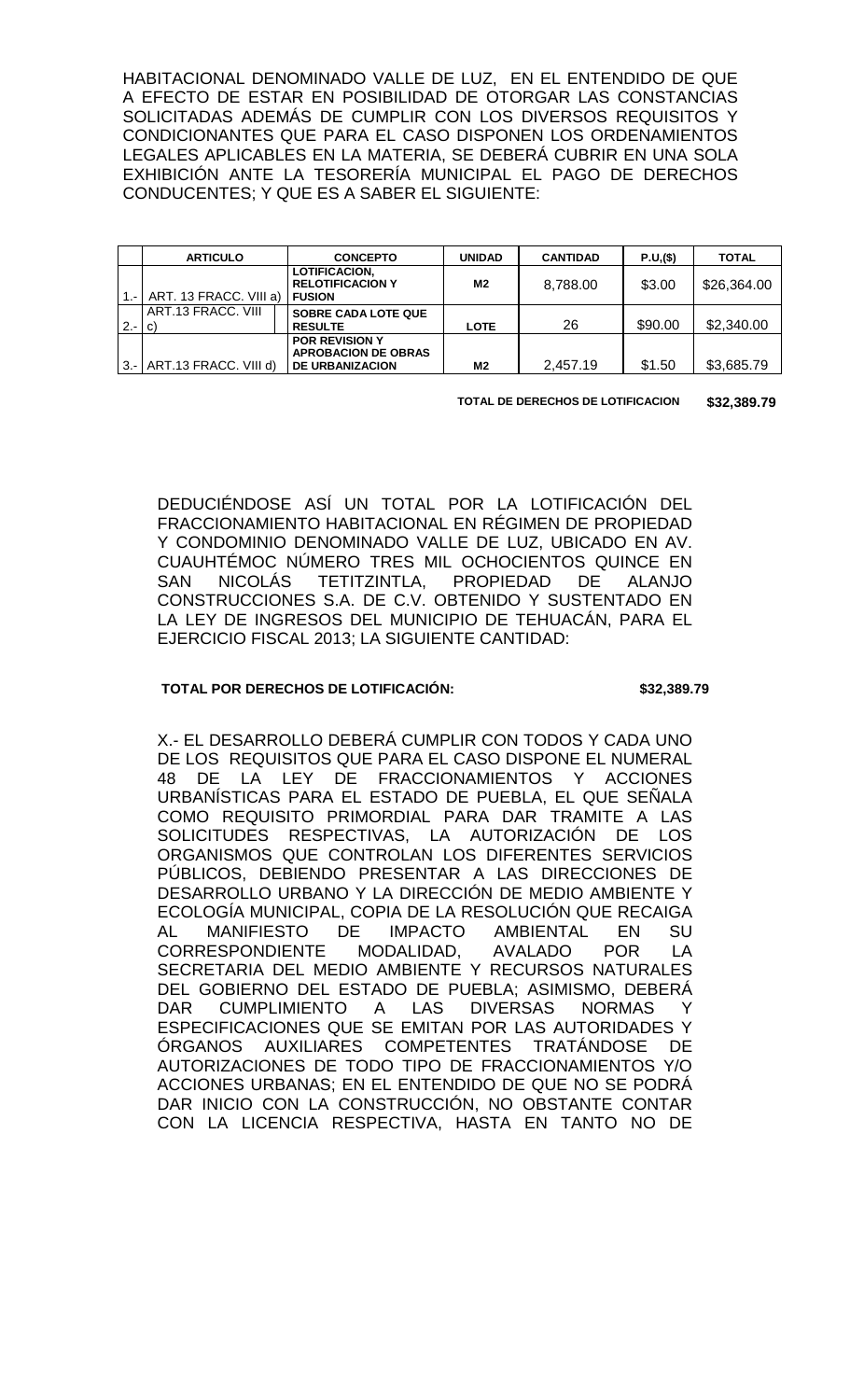CUMPLIMIENTO A LO ANTES PRECISADO; DEBERÁ PRESENTAR MEMORIA DESCRIPTIVA DEL PROYECTO QUE CONTENGA LA CLASIFICACIÓN DEL FRACCIONAMIENTO, CALENDARIZACIÓN DE<br>OBRA. PLANOS DE URBANIZACIÓN. DE UBICACIÓN. OBRA, PLANOS DE URBANIZACIÓN, DE TOPOGRÁFICO, ÁREA RESTRINGIDA, DISTRIBUCIÓN DE MANZANAS, LOTIFICACIÓN, POR VIVIENDA, SEMBRADO, PROPUESTA DE NOMENCLATURA, RED DE DRENAJE, RED HIDRÁULICA, RED DE ENERGÍA ELÉCTRICA Y ALUMBRADO PÚBLICO; ASÍ COMO A SU DEBIDO TIEMPO CUANDO SOLICITE LA LICENCIA DE CONSTRUCCIÓN DE SU PROTOTIPO DE VIVIENDA DEBERÁ INGRESAR LOS PLANOS Y DOCUMENTOS REQUERIDOS POR EL REGLAMENTO DE CONSTRUCCIONES PARA EL MUNICIPIO DE TEHUACAN; MEMORIA DE CALCULO DE LA RED HIDRÁULICA Y DRENAJE, PRECISANDO QUE LAS VIALIDADES INTERNAS Y DEL PERÍMETRO DEL FRACCIONAMIENTO DEBERÁN SER PAVIMENTADAS AL MENOS CON CONCRETO ASFÁLTICO, COMPUESTO POR UNA SUB-BASE DE 15 CENTÍMETROS DE ESPESOR, POSTERIORMENTE UNA BASE HIDRÁULICA DEL MISMO ESPESOR Y FINALIZANDO CON EL PAVIMENTO ASFÁLTICO DE 5 CENTÍMETROS DE ESPESOR, LA GUARNICIÓN DEBERÁ SER DE CONCRETO SIMPLE EN UNA SECCIÓN DE 13-18- 45 CENTÍMETROS Y LAS BANQUETAS QUEDARAN CON ESPESOR DE 10 CENTÍMETROS Y DE LONGITUD VARIABLE DE ACUERDO A LAS VIALIDADES MARCADAS EN EL PROYECTO, ESTANDO OBLIGADO EL FRACCIONADOR A REFORESTAR LAS ÁREAS VERDES, A QUE EL FRACCIONAMIENTO CUENTE CON ÁREA PARA CONTENEDOR QUE NO SEA EN LA VIALIDAD PÚBLICA, POZOS DE ABSORCIÓN PARA LA CAPTACIÓN DE AGUA PLUVIAL, ALUMBRADO PÚBLICO, ASÍ COMO, A OCUPAR LAS VIVIENDAS UNA VEZ QUE SE CUENTE CON EL DOCUMENTO QUE AVALE LA TERMINACIÓN DE OBRA.

XI.- EL FRACCIONADOR DEBERA ENTREGAR A LA DIRECCION DE DESARROLLO URBANO COPIA DE LA ESCRITURA DE RECTIFICACION DE MEDIDAS Y SUPERFICIE CON LOS DATOS DE INSCRIPCIÓN EN EL REGISTRO PUBLICO DE LA PROPIEDAD Y DEL COMERCIO DE ACUERDO A LAS ESPECIFICACIONES TECNICAS QUE AUTORICE LA DIRECCION DE DESARROLLO URBANO CONFORME COMO LO SOLICITO EL LIC. JOSE LUIS SALGADO VAZQUEZ, TITULAR DE LA NOTARIA PUBLICA NUMERO SIETE DE ESTE DISTRITO JUDICIAL. ASI COMO QUE EL PROYECTO DEBERA CONTENER SECCIONES DE ÁREAS DE CIRCULACIÓN VEHICULAR INTERNA A PARAMENTO DE LOTE, INCLUYENDO COTAS DE BANQUETAS, ARROYO DE CALLE Y COTA TOTAL, SEMBRADO DE CONSTRUCCIONES, ASÍ COMO LA TIPOLOGÍA Y CARACTERÍSTICAS DE ESTAS, DEFINICIÓN DE ÁREAS COMUNES Y PRIVATIVAS (IDENTIFICANDO CON NÚMERO CADA LOCAL O VIVIENDA). DELIMITACIÓN PRECISA DE LAS ZONAS DESTINADAS PARA MANTENIMIENTO DE LAS ÁREAS COMUNES, ALMACENAMIENTO DE BASURA, ZONA PARA MEDIDORES Y ACOMETIDA DE SERVICIOS, UBICACIÓN DE ESTACIONAMIENTO, CLARAMENTE IDENTIFICADO CADA CAJÓN, NUMERADOS Y REFERIDOS A LA VIVIENDA O LOCAL QUE LE CORRESPONDE Y DEFINICIÓN DE ÁREAS COMUNES DESTINADAS A CIRCULACIÓN, LAS CUALES NO PODRÁN VARIAR SU USO, RELACIÓN DE ÁREAS PRIVATIVAS Y COMUNES CON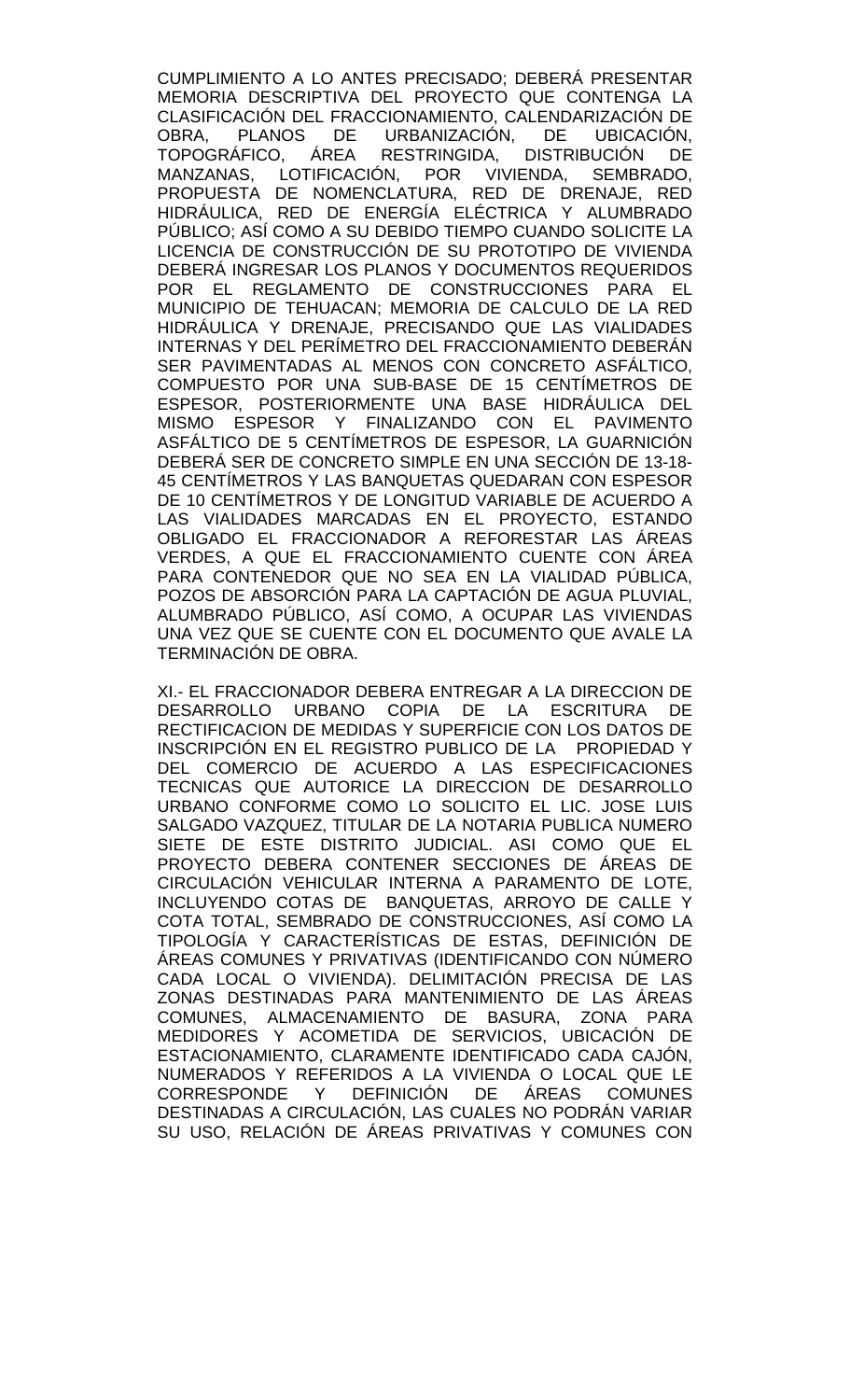SUPERFICIE Y USO DE SUELO, PROYECTO DE BANQUETAS, GUARNICIONES Y RAMPAS PARA DISCAPACITADOS, ESTUDIO DE MECÁNICA DE SUELOS, REGLAMENTO INTERIOR DE CONDOMINIO, SUJETO A LAS DISPOSICIONES DEL CÓDIGO CIVIL PARA EL ESTADO DE PUEBLA (INDICANDO QUE DEBERÁN SUJETARSE ESTRICTAMENTE A LAS NORMAS APLICABLES EN LA MATERIA, OBSERVÁNDOSE, EN TODO CASO, LAS LIMITACIONES DE DOMINIO, SERVIDUMBRES, USO DE SUELO Y CARACTERÍSTICAS ESPECIALES DE ARQUITECTURA Y ORNATO, QUE PAGARAN LA PARTE PROPORCIONAL EN LOS SERVICIOS COMUNES QUE SE GENEREN Y QUE EL MANTENIMIENTO DEL FRACCIONAMIENTO SERA RESPONSABILIDAD EXCLUSIVA DE LOS CONDOMINOS ADEMAS DE TENER LA OBLIGACIÓN DE REUNIRSE Y FORMAR PARTE DE LA ASAMBLEA).

XII.- EL FRACCIONADOR HARA LA ENTREGA-RECEPCIÓN FINAL AL MUNICIPIO PARA HACERCE CARGO EN LO SUCESIVO DE LA<br>PRESTACIÓN DE LOS SERVICIOS PÚBLICOS PRESTACIÓN DE LOS SERVICIOS PÚBLICOS CORRESPONDIENTES SOLO DE LAS INSTALACIONES DESTINADAS A LOS SERVICIOS PÚBLICOS Y DE LAS OBRAS DE URBANIZACIÓN COMPRENDIDAS EN LAS ÁREAS DE DOMINIO PÚBLICO DEL FRACCIONAMIENTO, PARA QUE PUEDAN OPERAR DICHOS SERVICIOS; YA QUE EN ESTE CASO AL TRATARSE DE UN FRACCIONAMIENTO EN RÉGIMEN DE PROPIEDAD Y CONDOMINIO, LO HARÁ ÚNICAMENTE AL PIE DEL DESARROLLO; POR LO QUE EL MANTENIMIENTO DEL FRACCIONAMIENTO SERA RESPONSABILIDAD EXCLUSIVA DE LOS CONDÓMINOS.

XIII.- APERCIBIDO EL FRACCIONADOR QUE DE NO CUMPLIR CON TODAS Y CADA UNA DE LAS CONDICIONES QUE HAN QUEDADO REFERIDAS EN EL PRESENTE DICTAMEN, Y DEMÁS DISPOSICIONES APLICABLES PARA EL CASO POR LOS ORDENAMIENTOS LEGALES QUE EN MATERIA URBANA RIGEN EN<br>EL MUNICIPIO: TODA AUTORIZACIÓN OTORGADA CON MUNICIPIO; TODA AUTORIZACIÓN OTORGADA CON RESPECTO AL MULTICITADO FRACCIONAMIENTO QUEDARÁ SIN EFECTO, APLICANDO LAS SANCIONES QUE CORRESPONDAN.

POR LO EXPUESTO EN LOS CONSIDERANDOS QUE ANTECEDEN Y EN USO DE LAS FACULTADES CONFERIDAS, SE PONE A CONSIDERACIÓN DE ESTE HONORABLE CABILDO EL SIGUIENTE:

## **D I C T A M E N**

**ÚNICO.- SE AUTORICE EL PROYECTO DE FRACCIONAMIENTO HABITACIONAL EN RÉGIMEN DE PROPIEDAD Y CONDOMINIO DE TIPO INTERES SOCIAL DENOMINADO VALLE DE LUZ, UBICADO EN AV. CUAUHTÉMOC NÚMERO TRES MIL OCHOCIENTOS QUINCE DE LA JUNTA AUXILIAR DE SAN NICOLÁS TETITZINTLA, MUNICIPIO DE TEHUACÁN PUEBLA, PROPIEDAD DE ALANJO CONSTRUCCIONES; TODA VEZ QUE DICHO PROYECTO INMOBILIARIO CUMPLE CON LA TRAZA URBANA DE LA CIUDAD Y CON LO ESTABLECIDO POR LA LEY DE FRACCIONAMIENTOS Y ACCIONES URBANÍSTICAS DEL ESTADO LIBRE Y SOBERANO DE**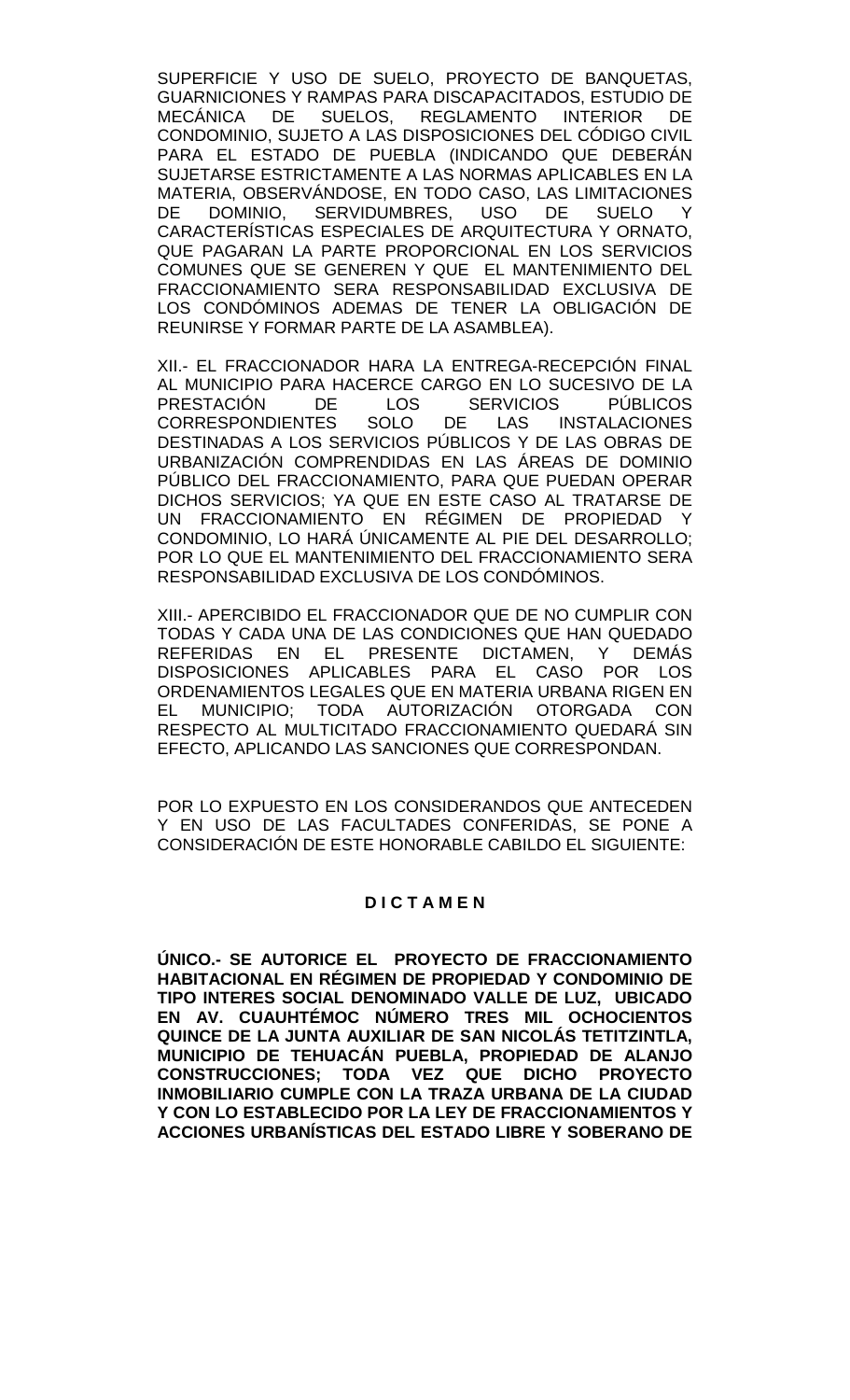**PUEBLA, TAL Y COMO SE HA PLASMADO EN EL CUERPO DEL PRESENTE DICTAMEN, QUEDANDO CONDICIONADA DICHA AUTORIZACIÓN AL CUMPLIMIENTO DE TODAS Y CADA UNA DE LAS CONDICIONANTES QUE HAN QUEDADO REFERIDAS EN LOS CONSIDERANDOS VIII, IX, X, XI, XII Y XIII RECTORES DEL PRESENTE DICTAMEN, LOS QUE AQUÍ SE DAN POR REPRODUCIDOS COMO SI A LA LETRA SE INSERTAREN EN OBVIO DE INNECESARIAS REPETICIONES; DE IGUAL FORMA SE INCLUYA LA APLICACIÓN DE LOS INCREMENTOS RESPECTIVOS Y LA DE INDICAR EN LA ESTRUCTURA VIAL DE LA CIUDAD A LA AV. CUAUHTEMOC COMO VIALIDAD PRIMARIA EN LA SIGUIENTE ACTUALIZACIÓN DEL PROGRAMA DE DESARROLLO URBANO PARA LA CIUDAD DE TEHUACÁN, PUEBLA.- ATENTAMENTE.- TEHUACÁN, PUEBLA; A VEINTICUATRO DE ENERO DEL AÑO DOS MIL TRECE.- "COMISIÓN DE DESARROLLO URBANO Y OBRAS PÚBLICAS".- CARLOS ARENAS GUTIÉRREZ.- REGIDOR PRESIDENTE.- GRETA GARCÍA SALAZAR.- REGIDOR MIEMBRO.- GABRIELA BRINGAS DELGADO.- REGIDOR MIEMBRO.- FIRMAS ILEGIBLES…."**

SEÑOR PRESIDENTE MUNICIPAL, REGIDORES Y SINDICO MUNICIPAL, EN VOTACIÓN SE LES CONSULTA SI SE APRUEBA LA PROPUESTA PRESENTADA EN CUESTIÓN, LOS QUE ESTÉN POR LA AFIRMATIVA SÍRVANSE MANIFESTARLO LEVANTANDO LA MANO.

HABIÉNDOSE ANALIZADO AMPLIAMENTE EL CONTENIDO DEL DICTAMEN DE REFERENCIA, POR MAYORÍA CON 13 VOTOS A FAVOR, POR PARTE DE LOS INTEGRANTES DEL HONORABLE CABILDO, SE DETERMINA EL SIGUIENTE:

# **A C U E R D O**

**ÚNICO.- SE AUTORIZA EL PROYECTO DE FRACCIONAMIENTO HABITACIONAL EN RÉGIMEN DE PROPIEDAD Y CONDOMINIO DE TIPO INTERES SOCIAL DENOMINADO VALLE DE LUZ, UBICADO EN AV. CUAUHTÉMOC NÚMERO TRES MIL OCHOCIENTOS QUINCE DE LA JUNTA AUXILIAR DE SAN NICOLÁS TETITZINTLA, MUNICIPIO DE TEHUACÁN PUEBLA, PROPIEDAD DE ALANJO CONSTRUCCIONES; TODA VEZ QUE DICHO PROYECTO INMOBILIARIO CUMPLE CON LA TRAZA URBANA DE LA CIUDAD Y CON LO ESTABLECIDO POR LA LEY DE FRACCIONAMIENTOS Y ACCIONES URBANÍSTICAS DEL ESTADO LIBRE Y SOBERANO DE PUEBLA, TAL Y COMO SE HA PLASMADO EN EL CUERPO DEL PRESENTE DICTAMEN, QUEDANDO CONDICIONADA DICHA AUTORIZACIÓN AL CUMPLIMIENTO DE TODAS Y CADA UNA DE LAS CONDICIONANTES QUE HAN QUEDADO REFERIDAS EN LOS CONSIDERANDOS VIII, IX, X, XI, XII Y XIII RECTORES DEL PRESENTE DICTAMEN, LOS QUE AQUÍ SE DAN POR REPRODUCIDOS COMO SI A LA LETRA SE INSERTAREN EN OBVIO DE INNECESARIAS REPETICIONES; DE IGUAL FORMA SE INCLUYA LA APLICACIÓN DE LOS INCREMENTOS RESPECTIVOS**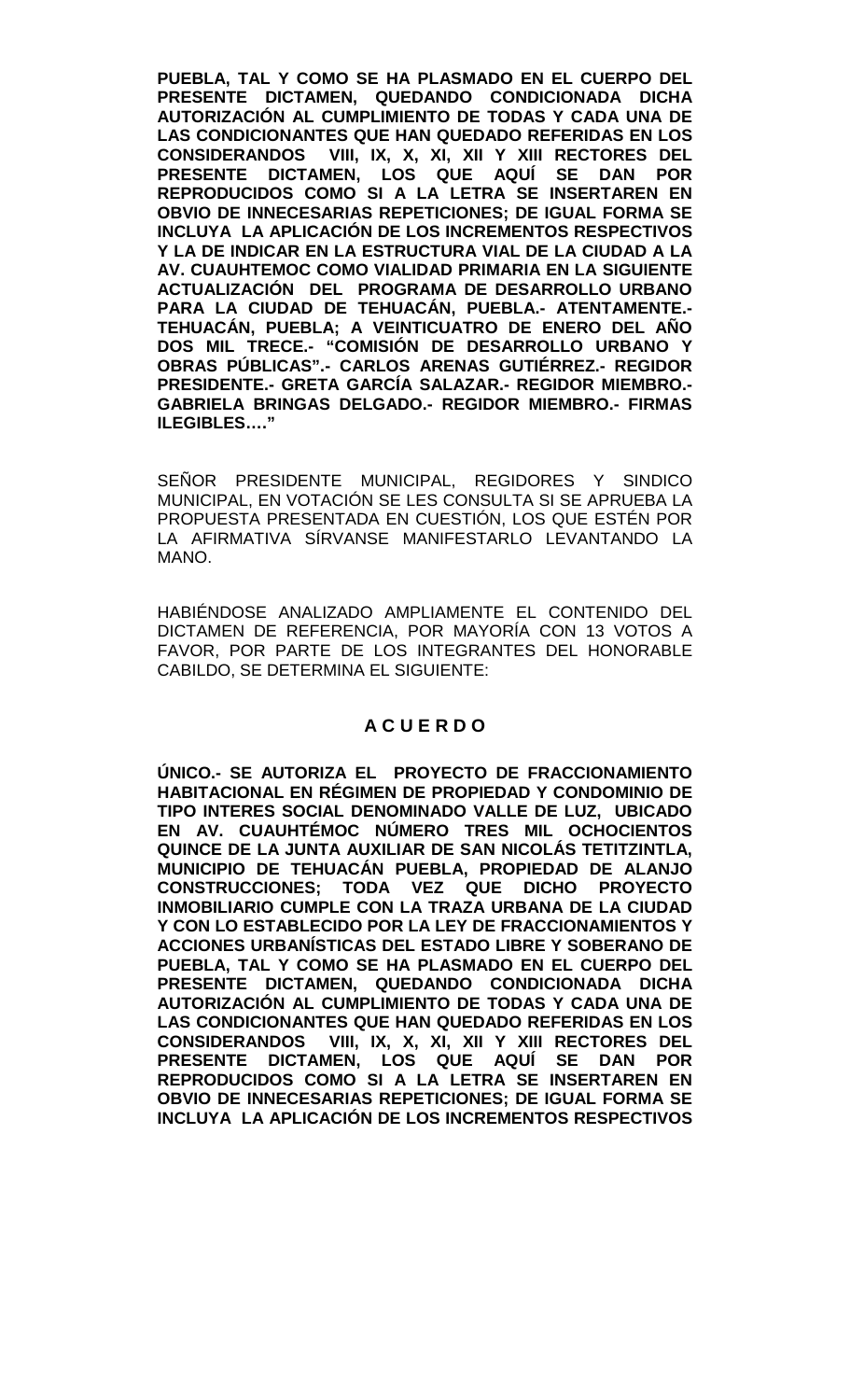**Y LA DE INDICAR EN LA ESTRUCTURA VIAL DE LA CIUDAD A LA AV. CUAUHTEMOC COMO VIALIDAD PRIMARIA EN LA SIGUIENTE ACTUALIZACIÓN DEL PROGRAMA DE DESARROLLO URBANO PARA LA CIUDAD DE TEHUACÁN, PUEBLA.**

LO ANTERIOR CON FUNDAMENTO EN LOS DISPOSITIVOS LEGALES INVOCADOS EN EL DICTAMEN DE REFERENCIA.

NO HABIENDO ASUNTO QUE TRATAR SE DA POR TERMINADA LA PRESENTE SESIÓN DE CABILDO, SIENDO LAS OCHO HORAS CON VEINTE MINUTOS DEL DÍA CINCO DE FEBRERO DEL AÑO DOS MIL TRECE, PROCEDIENDOSE A LEVANTAR LA PRESENTE ACTA QUE FIRMAN LOS QUE EN ELLA INTERVINIERON.- DOY FE.--

## **SECRETARIO DEL H. AYUNTAMIENTO**

**C. JOSÉ ORLANDO CUALLO CINTA.**

**C. ELISEO LEZAMA PRIETO \_\_\_\_\_\_\_\_\_\_\_\_\_\_\_\_\_\_\_\_\_\_**

**C. HUGO RUBEN BOLAÑOS CABRERA \_\_\_\_\_\_\_\_\_\_\_\_\_\_\_\_\_\_\_\_\_\_**

**C. GABRIELA BRINGAS DELGADO** 

**C. CARLOS ARENAS GUTIERREZ \_\_\_\_\_\_\_\_\_\_\_\_\_\_\_\_\_\_\_\_\_\_**

**C. GRETA GARCIA SALAZAR \_\_\_\_\_\_\_\_\_\_\_\_\_\_\_\_\_\_\_\_\_\_**

**C. CLOTILDE EFREN JUVENCIO PASTRANA \_\_\_\_\_\_\_\_\_\_\_\_\_\_\_\_\_\_\_\_\_\_**

**C. MANUEL MARCELINO JIMENEZ LOPEZ \_\_\_\_\_\_\_\_\_\_\_\_\_\_\_\_\_\_\_\_\_\_**